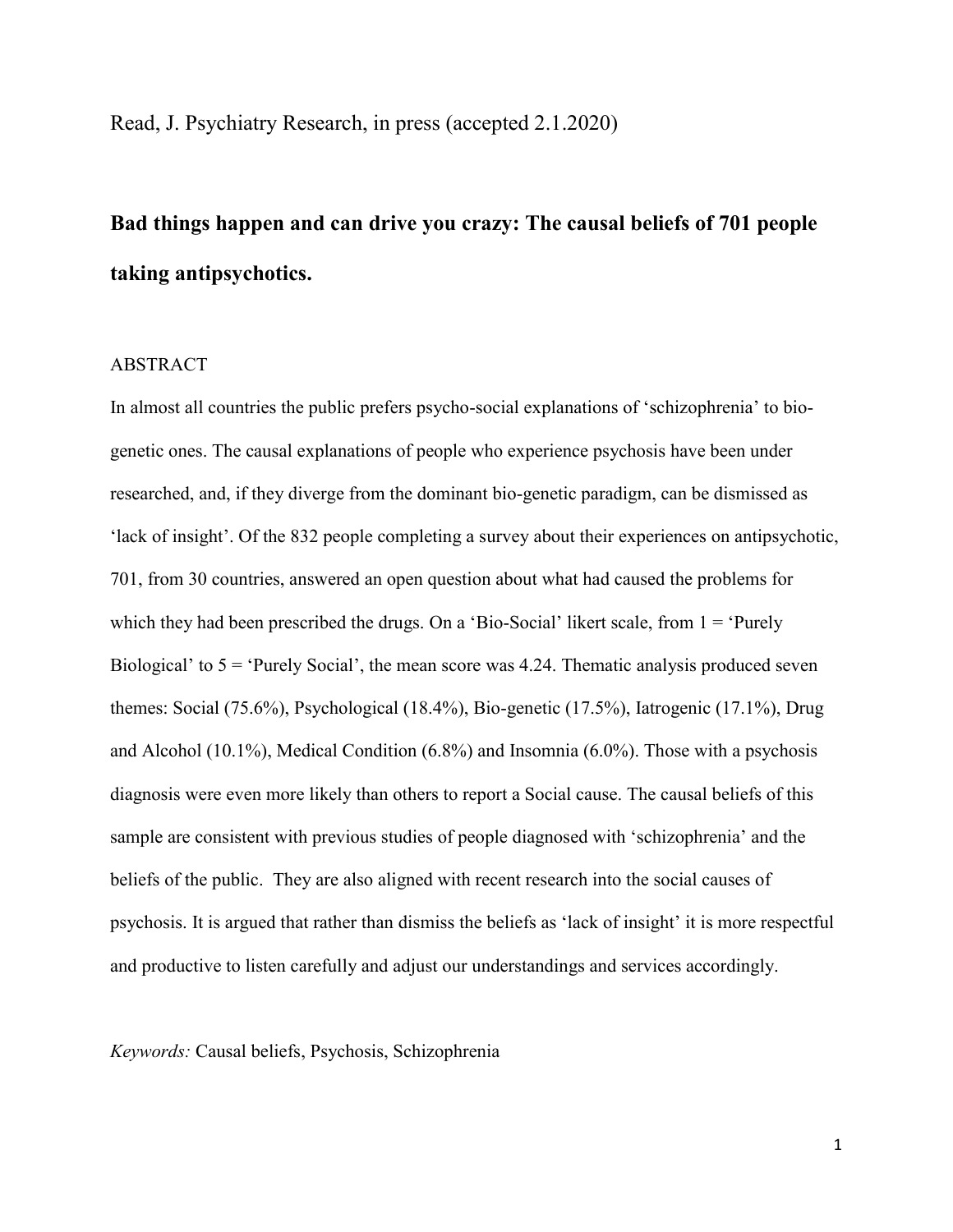#### **1. Introduction**

There have always been competing ideas about the causes of madness (Geekie, 2013; Read, 2013). It has even been argued that the concept of 'madness' is, like 'justice' and beauty', an 'essentially contested construct', the true boundaries and causes of which can never be known (Geekie, 2013; Geekie and Read, 2009). In many cultures hearing voices, for example, is considered a normal experience with social, cultural and spiritual meaning (Taitimu et al., 2018). Professionals and researchers in the 'developed' world, however, tend to view such experiences as symptoms of a bio-genetically based illness called 'schizophrenia' (Murray and Dean, 2008; Roberts, 2019) or as reactions to life events (Bentall, 2009; Cooke, 2017; Read and Dillon, 2013). Although thousands of research papers have contributed to this debate, relatively little is known about the causal beliefs of the people who have the experiences, or diagnoses, in question.

We know much about the public's causal beliefs (Angermeyer et al., 2009; 2011; Haslam and Kvaale, 2015; Read et al., 2006). By 2013 there were reports on 84 samples, spanning 25 countries (Read et al., 2013a). The majority (73%) believed more strongly in psycho-social causes than bio-genetic ones, 20% more strongly in bio-genetic factors, and 7% apportioned equal emphasis. In Japan the most frequently cited cause was 'interpersonal relationships' (65%), with 27% citing 'predisposition and genetics' (Tanaka et al., 2005). In South Africa 83% believed that schizophrenia is caused by 'psychosocial stress' and 43% thought it was a 'medical disorder' (Hugo et al., 2003). In a French study, published after the 2013 review, 24% endorsed 'heredity', 45% 'brain disease' and 66% 'negative life events' (Angermeyer et al., 2013). An Australian study found: 'Problems from childhood' 94.5%; 'Chemical imbalance' 92%; 'Day-to-day problems' 91%; 'Death of someone close' 90.5%; 'Traumatic event' 90%; 'Inherited or genetic' 75%; 'Virus or infection' 30% (Reavley & Jorm, 2014). A 2019 Taiwan survey produced: 'Stress situations' - 75%; 'Brain disorder or chemical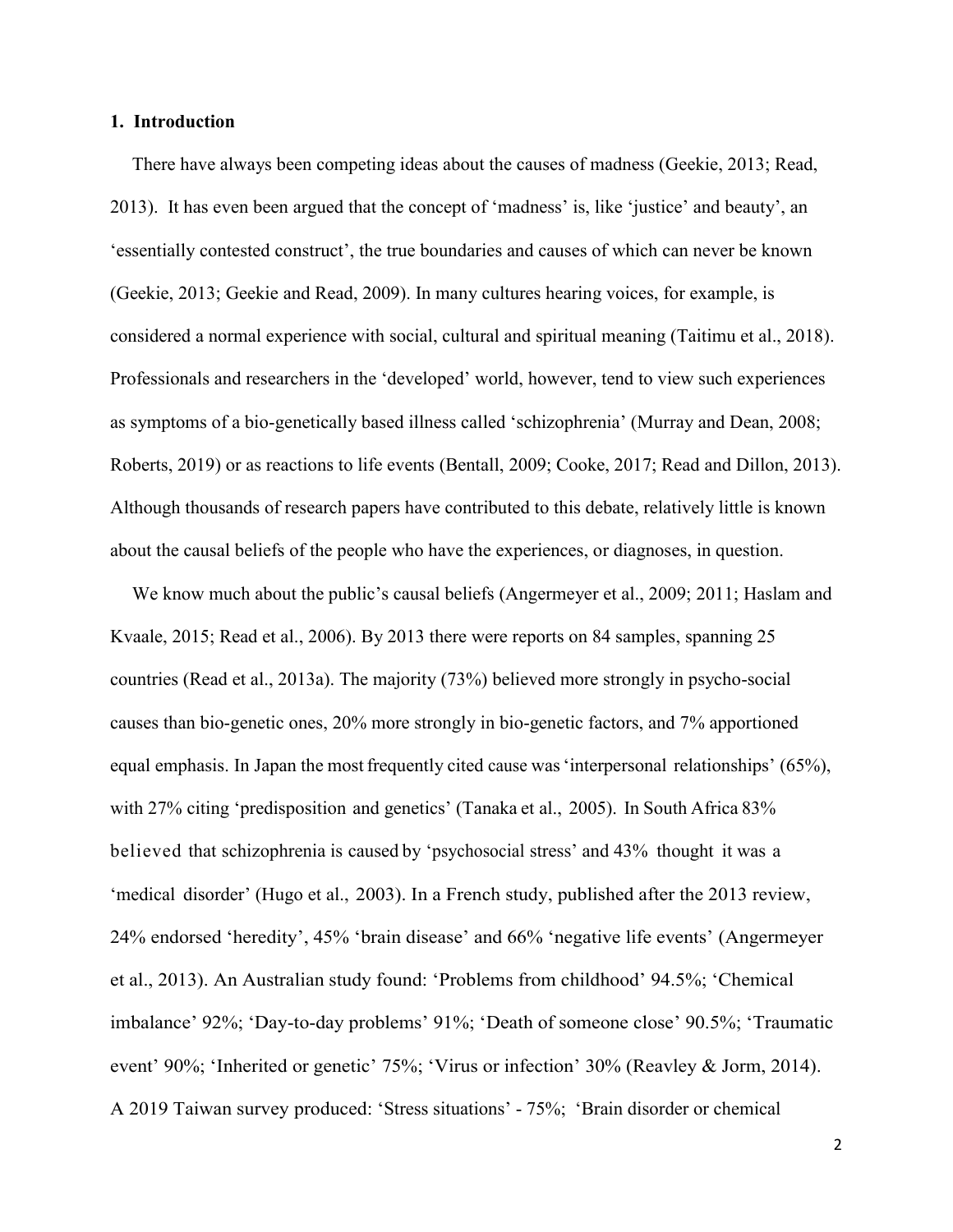imbalance' 54%, 'Childhood problems' - 48%; 'Genes and hereditary factors' - 40% [\(Lien and](https://www.sciencedirect.com/science/article/abs/pii/S0165178118318808?via%3Dihub#!) [Kao, 2](https://www.ncbi.nlm.nih.gov/pubmed/?term=Kao%20YC%5BAuthor%5D&cauthor=true&cauthor_uid=30684789)019). Nineteen of 26 samples (73%) of family members also preferred psycho-social causes (Read et al., 2013a). There is one exception. In nine of the 20 samples (45%) from the USA bio-genetic beliefs were favoured, compared to eight of the other 64 samples (12.5%).

Bio-genetic beliefs are related to negative attitudes (Angermeyer et al., 2011, Haslam and Kvaale, 2015; Read et al., 2006, 2013b; Yao et al., 2019).

The 2013 review (Read et al, 2013a) found 16 samples of people diagnosed with 'schizophrenia' or other psychotic disorders, spanning nine countries and 50 years (Jones et al., 1963). In all 16, life events were considered more important than genes or neurotransmitters. The causes espoused by German patients were: 'recent psycho-social factors' 88%; 'family' 64%; 'biology' 31% (Holzinger et al., 2002). In London 5% of people diagnosed 'schizophrenic' believed their problems were a result of having a 'mental illness', 13% cited biological causes, and 43% cited social causes such as interpersonal problems and childhood events (McCabe and Priebe, 2004). In an Italian study of people diagnosed with 'schizophrenia', 76% mentioned at least one social cause, with 10% citing a biological cause (Magliano et al., 2009).

A US study found that patients, family members, and the general public endorsed nonbiomedical causal factors more frequently than clinicians (van Dorn et al., 2005). The patients were the most likely (66%), and clinicians least likely (18%), to cite 'the way he was raised'. Clinicians endorsed genetics more frequently than the other groups. Patients were less likely than clinicians to endorse chemical imbalance. The largest study is of 311 people who experienced psychosis or were diagnosed with 'schizophrenia' or related diagnoses in England. The findings were: 'personal sensitivity' 64%; 'trauma in adulthood' 60%; 'recent stress' 57%; 'trauma in childhood' 54%; 'chemical imbalance' 46%; and 'hereditary factors' 45% (Carter et al., 2018a).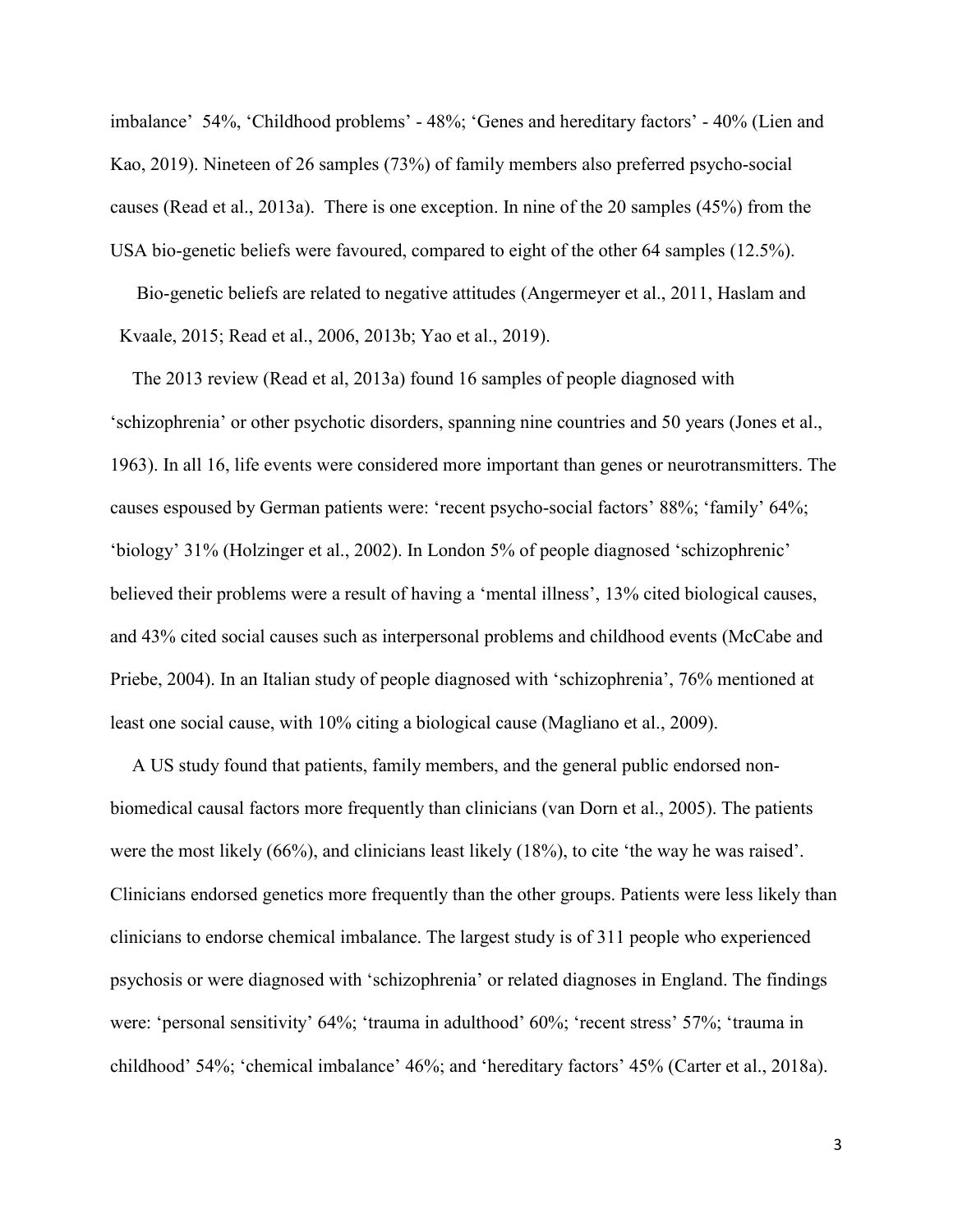A recent review, of 13 studies of people who experience psychosis, found 'a clear preference for psychosocial or spiritual interpretations over biological beliefs' (Carter et al., 2017, p. 12).

## Aims

The current study aims to contribute to our understanding of the causal beliefs of people who experience psychosis and/or who are diagnosed with 'schizophrenia', and people prescribed antipsychotics for other reasons, by reporting the statements of 701 people. The sample, being more than twice as large as the largest previous study, enables analyses of the relationships of the causal beliefs with demographic and other variables.

# **2. Methods**

Approval was granted by the Human Research Ethics Committee of Swinburne University of Technology, in Melbourne.

## 2.1 *Instrument*

Data was gathered using 'The Experiences of Antidepressant and Antipsychotic Medication Survey' (Read and Williams, 2019). This was based on the 'Views on Antidepressants' questionnaire (Read et al., 2014, 2018), to which questions relating to antipsychotics and psychosis were added. This online questionnaire used Qualtrics software. It generated quantitative (yes/no and multiple-choice) and qualitative (open-ended questions) data about: the prescribing experience, positive and negative effects of antidepressants and antipsychotics, causal beliefs, alternative treatments, and experiences of withdrawing from medication. This paper reports the qualitative data about causal beliefs, in the antipsychotics section, from the question: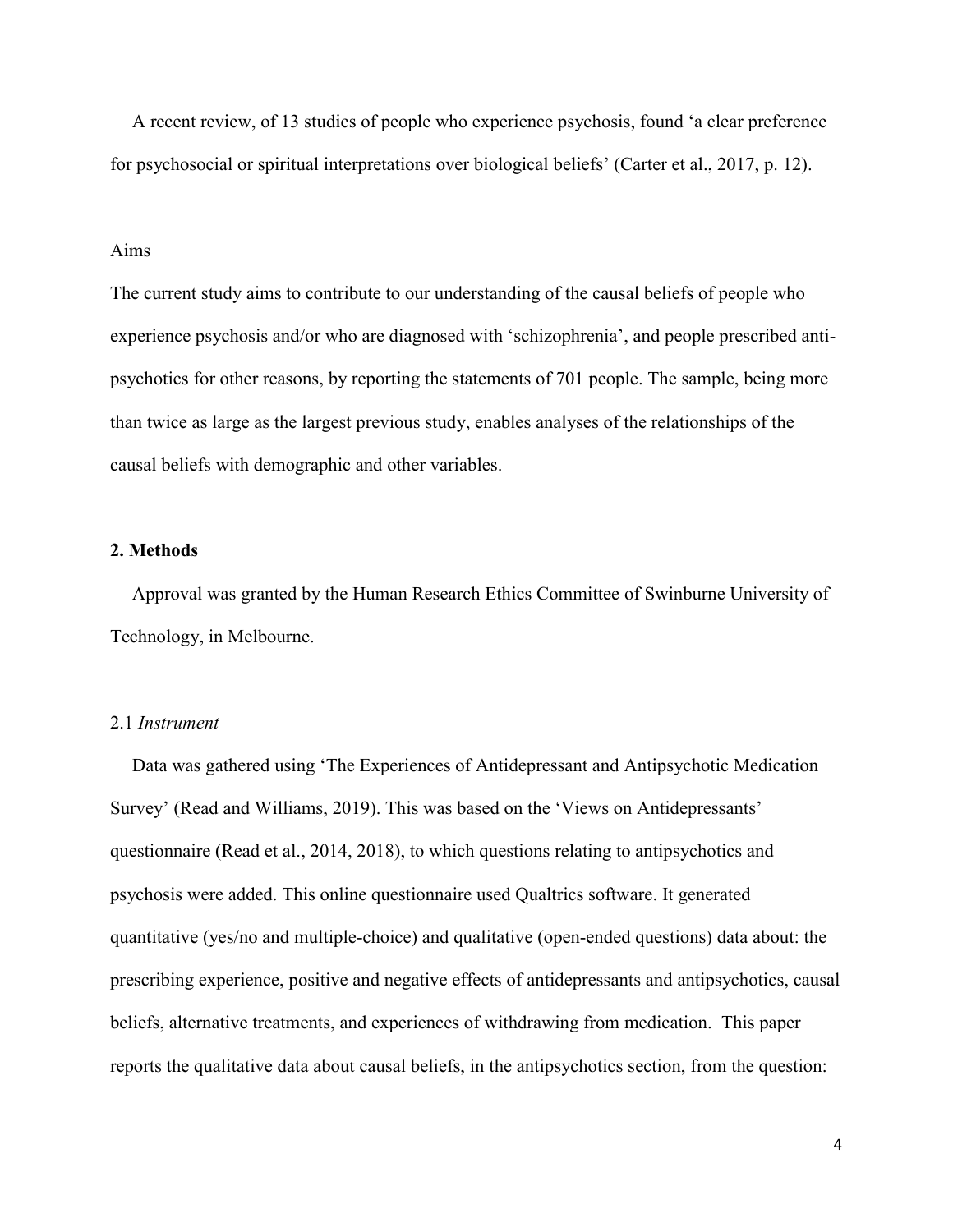*'There are many theories, and lots of debate, about what causes mental health problems. What do you think caused the experiences for which you received antipsychotic medication?'*

#### 2.2 *Participants*

Of the 2,346 people who responded, 668 were recruited by an Australian research company, and 1,678 people via social media and snowball sampling (Read and Williams, 2019). 1,067 reported that they had taken antipsychotics. However, 104 failed to tick 'Yes' for the item confirming they met three criteria: 'I have been taking or have previously taken antipsychotic medication continuously for at least one month'; 'I am aged 18 or older'; and 'I am not currently compulsorily detained in a psychiatric hospital'. Among the remaining 963 responses, 51 emanated from the same Internet Protocol address as another response, indicating use of the same computer. Of these 51, 23 were deemed a repeat response by the same person (based on identical demographics or similar responses). Of the remaining 938, 27 responded to 'What is the name of your current or most recent antipsychotic medication?' with a drug that is not an antipsychotic. Of the remaining 911, 210 did not provide causes when asked. This left 701 responses.

#### *2.3 Data analysis*

The 571 participants who gave one or more bio-genetic causes of 'schizophrenia' (e.g. genetic, biochemical imbalance, brain disorder etc.) and/or one or more social causes (e.g. stress, trauma, loss, poverty etc) were given a 'Bio-Social' score between  $1 =$  'purely bio-genetic' and  $5 =$ 'purely social' (Table 2). Scores of 2 and 4 represented 'mixed' bio-genetic or social causes, respectively, where the dominant cause was bio-genetic or social but one or more other causes were also mentioned. A score of 2 or 4 was also assigned if either bio-genetic or social causes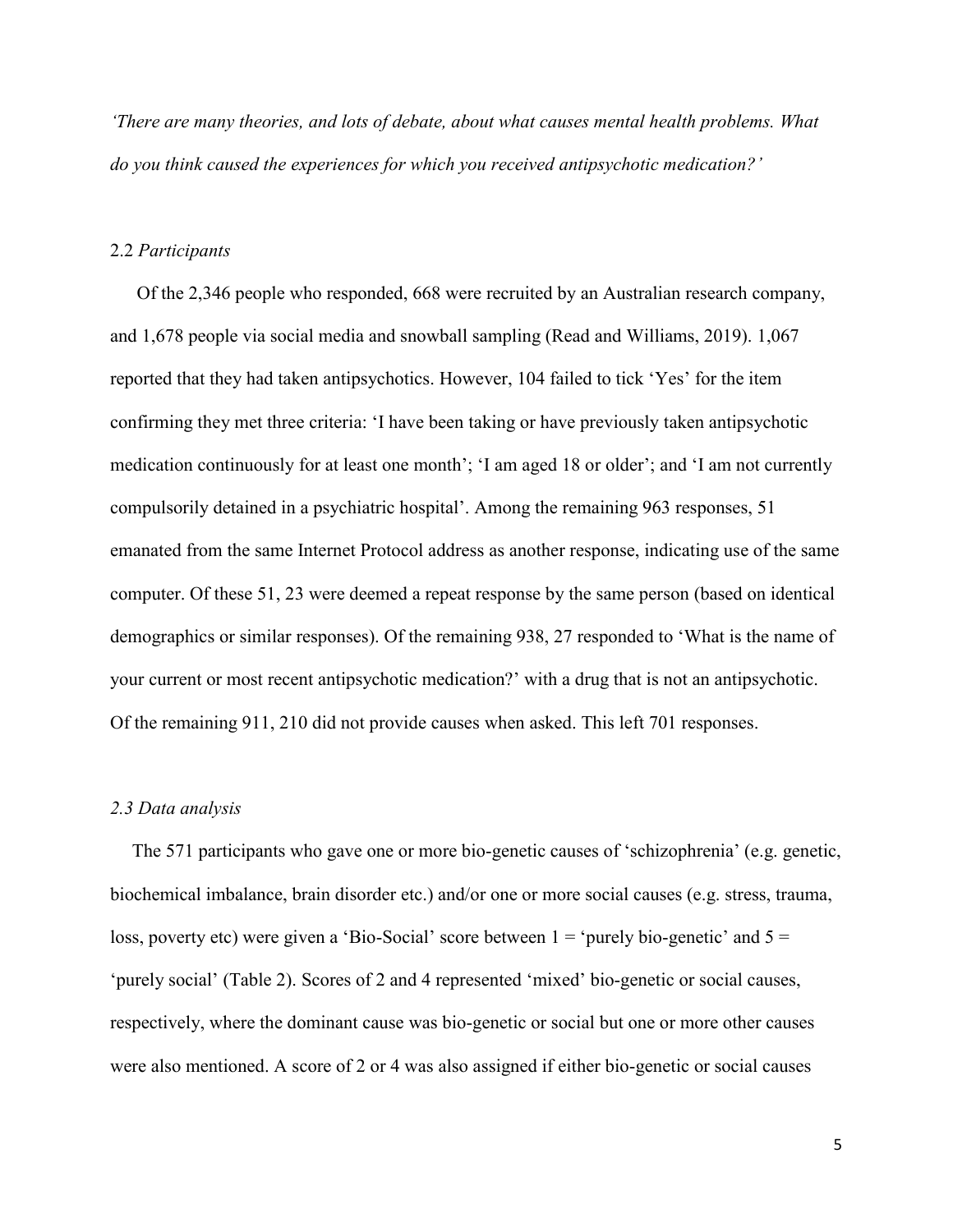were equally weighted with any type of cause other than bio-genetic or social. A score of 3 was assigned if equal weight was given to social and bio-genetic causes.

The responses of all 701 participants were categorised into seven types of causes, developed using thematic analysis (Braun & Clarke, 2006). After the initial categorising, all responses not already coded into each category in turn were entered into a *word* document, and the *find* function was used to scan for key words (e.g. 'genetic', 'biochemical' etc. for the Bio-genetic theme; 'abuse', 'violence' etc. for the Social theme) to check for any data missed in the initial coding exercise. Thirteen items had been missed and were added to the relevant themes.

Bio-Social mean scores, and the presence of each of the seven causal types, were analysed in relation to gender, age, duration of antipsychotic treatment, helpfulness of antipsychotics, symptoms (psychotic or other), diagnosis (psychosis or other), using two-tailed t-tests, Spearmanrank correlations and chi-squares as appropriate. Preliminary scanning of the data indicated a pattern whereby USA participants appeared to score differently from other participants, so that possibility was explored statistically for the Bio-Social score and the seven themes.

## **3. Results**

#### **3.1** *Sample characteristics*

The majority (72.5%) were female. The average age was 43.6 years.

In response to 'What experiences were you having that led you to being prescribed antipsychotic medication?' 247 ticked 'delusions' and 190 ticked 'hallucinations'. When responses written in the 'other' box were added the numbers became delusions - 261 (37.2%), and hallucinations - 201 (28.7%). A further 14 psychotic symptoms (such as negative symptoms and thought disorder) were found in the 'others' box. So 342 (48.8%) reported one or more symptoms of psychosis. The next most common type of experience was 'mania' (210; 30.0%).

6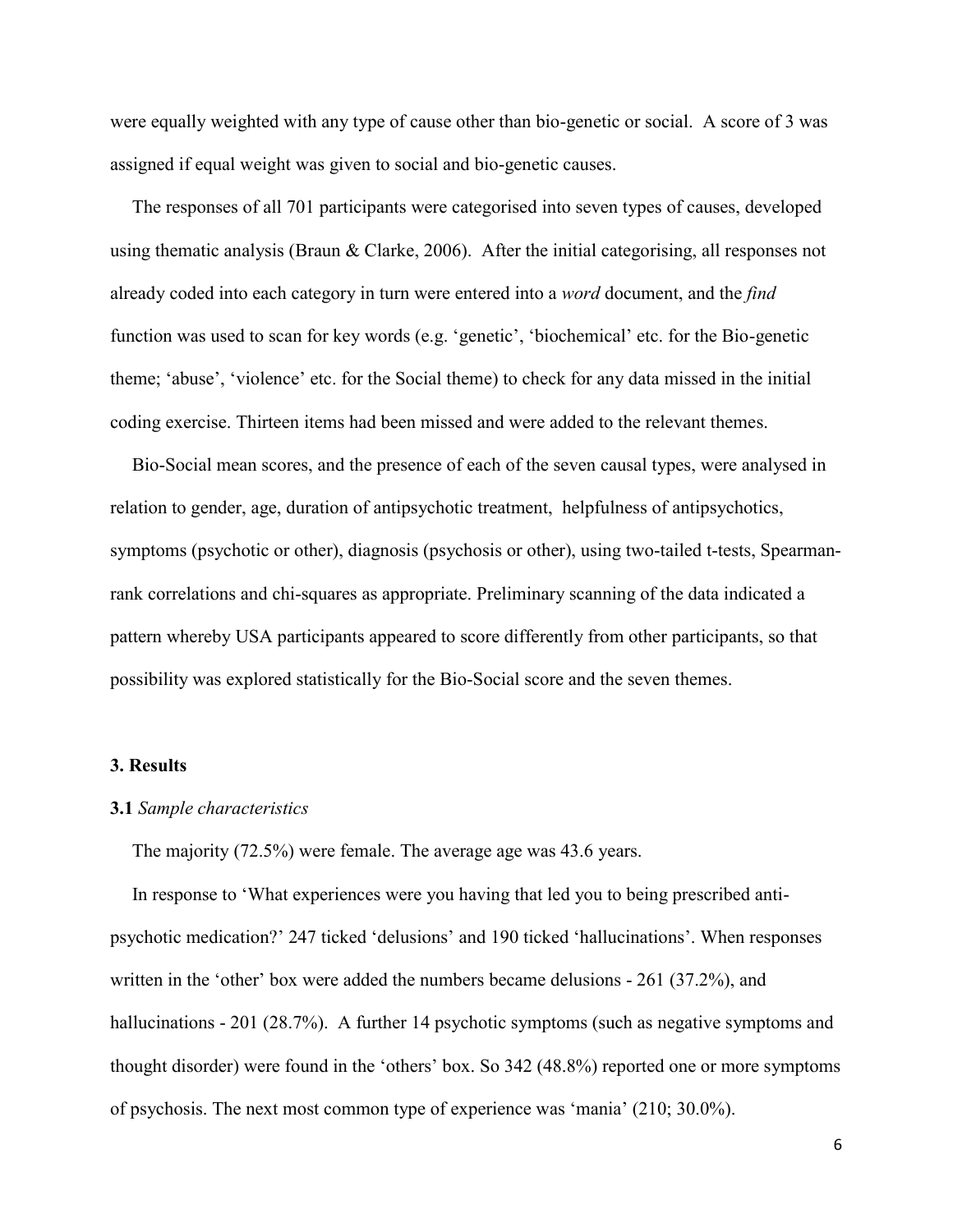Of the 635 who reported diagnoses, 277 (43.6%) cited a diagnosis in the psychosis spectrum, 160 (25.2%) bipolar disorder (without a psychosis diagnosis) and 198 (31.2%) other diagnoses. Of the psychosis spectrum diagnoses the most common were 'schizophrenia' (117), 'psychotic episode/disorder' (53), 'schizoaffective disorder' (49) and 'paranoid schizophrenia' (34).

The antipsychotics were experienced as 'helpful' ('very' or 'somewhat') by 37.7% and 'unhelpful' by 44.8%. These and other characteristics are summarised in Table 1.

| Gender                      | male<br>27.5%                | female<br>72.5%              |                       |                               |                               |
|-----------------------------|------------------------------|------------------------------|-----------------------|-------------------------------|-------------------------------|
| Age                         | mean = $43.6$<br>(sd 13.1)   |                              |                       |                               |                               |
| Employment                  | employed<br>44.7%            | unemployed<br>20.8%          | retired<br>9.4%       | student<br>8.3%               | disabled<br>6.4%              |
| Ethnicity<br>(self-defined) | 'white'/'caucasian'<br>49.6% | 'British'<br>12.9%           | 'Australian'<br>10.6% | 'European'<br>9.4%            | 'NZ'<br>4.2%                  |
| Country*                    | <b>USA</b><br>26.8%          | Australia<br>22.7%           | <b>UK</b><br>21.5%    | Canada<br>4.4%                | <b>New</b><br>Zealand<br>4.1% |
|                             | Netherlands<br>3.4%          | Ireland<br>2.6%              | Denmark<br>2.4%       | Germany<br>2.3%               | Norway<br>1.7%                |
| Diagnoses                   | Psychosis<br>43.6%           | Bipolar<br>25.2%             | Other<br>31.2%        |                               |                               |
| Time on<br>antipsychotics   | $\leq$ 3 months<br>$6.8\%$   | 3-12 Months<br>18.7%         | $1-2$ years<br>11.3%  | 2-3 years<br>$7.0\%$          | $>3$ years<br>56.2%           |
| Antipsychotics<br>helpful?  | Very<br>helpful<br>14.3%     | Somewhat<br>helpful<br>24.4% | Unsure<br>16.5%       | Somewhat<br>unhelpful<br>7.8% | Very<br>unhelpful<br>37.0%    |

**Table 1** Sample characteristics of 701 respondents

\* Less than 1.5%: Austria, Belgium, Croatia, Estonia, Finland, France, Germany, Greece, Iceland, India, Israel, Italy, Lithuania, Portugal, Romania, South Africa, Spain, Sweden, Switzerland, Ukraine.

# *3.2 Bio-Social scores*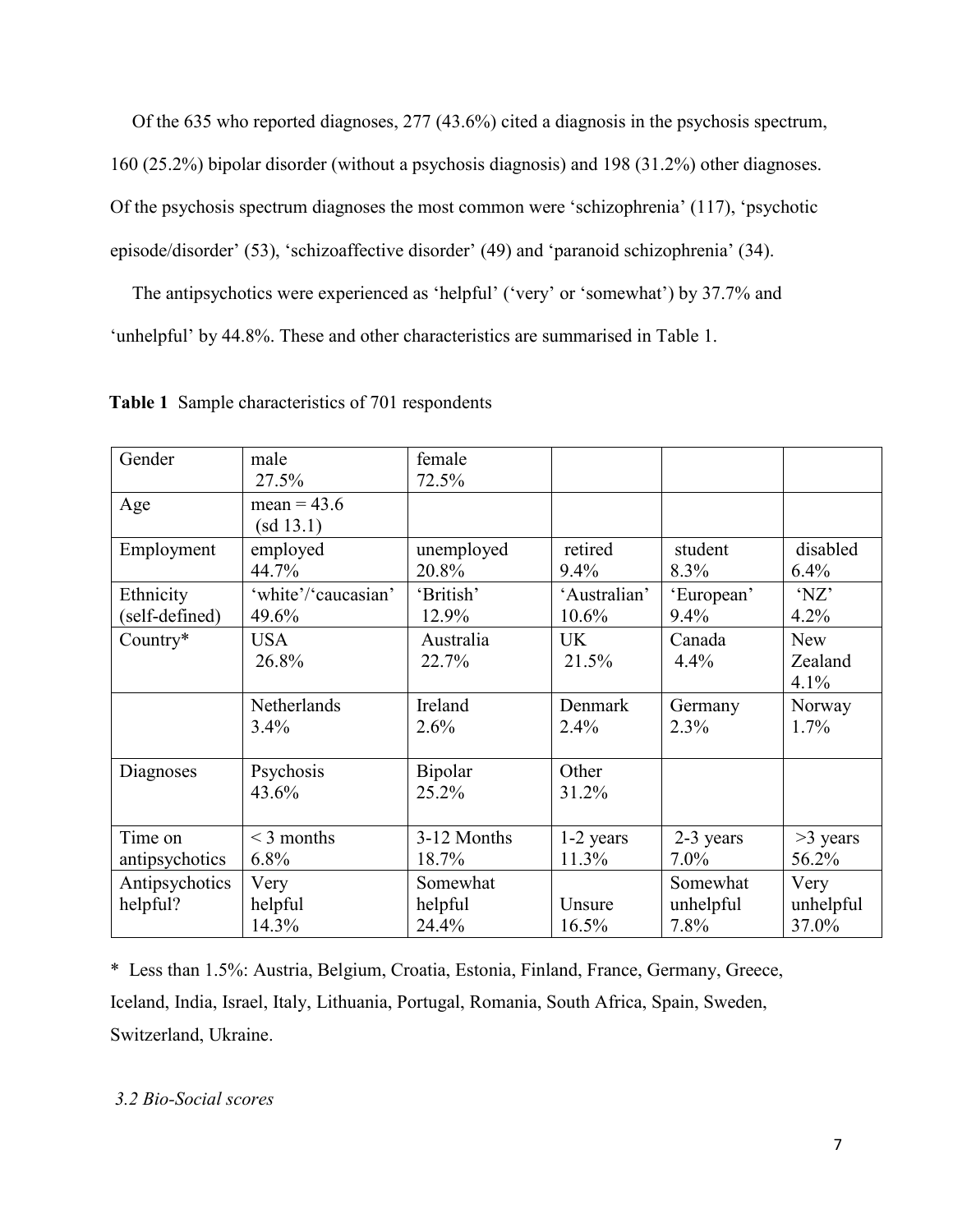The 571 participants whose responses included Bio-genetic and/or Social causes produced a mean Bio-Social score of 4.24 (sd 1.02), where  $1 =$  purely 'bio-genetic' and  $5 =$  purely 'social'. Just over half reported purely social causes (302; 52.9%), with158 (27.7 %) reporting 'mixedsocial' causes. Whereas 22 (3.9%) reported purely bio-genetic causes, and 12 (2.1%) 'mixed-bio' causes. 'Mixed' causes were reported by 77 (13.5%).

Bio-Social scores were negatively correlated with self-reported helpfulness of antipsychotics, such that bio-genetic beliefs correlated with greater helpfulness (*rho* = .22, p < .001).

Bio-Social scores were not related to gender, age, duration of treatment, or symptoms. Those with a psychosis diagnosis had a higher Bio-Social mean (4.36) than those without a psychosis diagnosis (4.12), i.e. they had a stronger social perspective ( $t = 2.79$ ,  $df = 522.7$ ,  $p = .007$ ). USA participants had a lower mean Bio-Social score than other participants (4.03 vs 4.31), i.e. they had a less social perspective ( $t = 2.84$ ,  $df = 569$ ,  $p = .005$ ).

| $1 =$ purely 'bio-<br>genetic' | Serious mental illness affecting my brain                                           |
|--------------------------------|-------------------------------------------------------------------------------------|
|                                | chemical imbalance in the brain                                                     |
| $(3.9\%)$                      |                                                                                     |
|                                | born with a disorder                                                                |
|                                | genetic disorder                                                                    |
| $2 =$ mixed 'bio-<br>genetic'  | Poor genetics, bad luck, and some compounding socio-economic factors                |
|                                | I had some difficult life experiences which contributed to triggering my            |
| $(2.1\%)$                      | illness, but I believe that it is mostly physically based. A 'broken brain'.        |
|                                | Inappropriate coping skills along with strong family history of mental<br>disorders |
| $3 =$ equally 'bio-            | Both biological/genetic factors, and environmental factors                          |
| genetic' and 'social'          |                                                                                     |
|                                | probably a mixture of genetics and life experiences                                 |
| $(13.5\%)$                     |                                                                                     |
|                                | Genes childhood scars                                                               |

**Table 2** Examples of allocations of 'Bio-Social' scores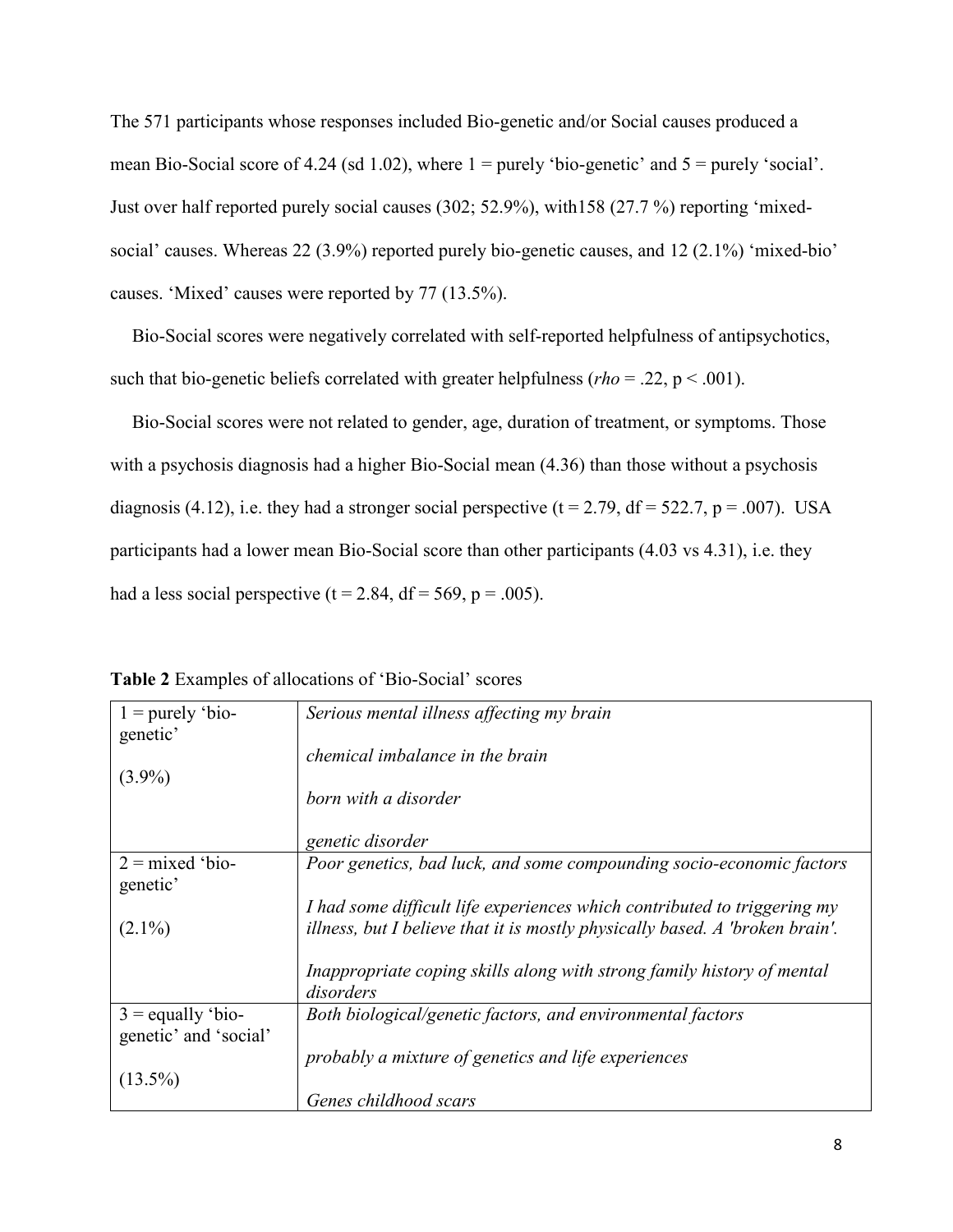|                       | A mixture of genetics and environmental effects e.g. sexual abuse      |  |  |
|-----------------------|------------------------------------------------------------------------|--|--|
|                       | Family conflicts, chemical imbalance                                   |  |  |
|                       | Strong family hx of mental illness Rape & sexual assault               |  |  |
| $4 = mixed 'social'$  | Too much stress combined with grief. Lack of sleep.                    |  |  |
| (27.7%)               | Traumatic childhood, hashis, ancxiety                                  |  |  |
|                       | violiant assults, and drug and alcohol abuse                           |  |  |
|                       | Stress, alcohol, diet, work, family deaths, separation                 |  |  |
|                       | Intense grief, complex trauma and also an innate sensitive personality |  |  |
| $5 =$ purely 'social' | <i>Voice hearing caused by trauma</i>                                  |  |  |
| $(52.9\%)$            | The dead of my son                                                     |  |  |
|                       | Childhood sexual, physical and emotional abuse                         |  |  |
|                       | the passing of both parents in 5 months apart                          |  |  |
|                       | unresolved grief and early childhood emotional neglect                 |  |  |

| Table 3 Seven categories of causes, with sub themes |  |  |  |  |
|-----------------------------------------------------|--|--|--|--|
|-----------------------------------------------------|--|--|--|--|

|                 |     | Childhood          | Adulthood    |                |
|-----------------|-----|--------------------|--------------|----------------|
| <b>SOCIAL</b>   | 530 | 207                | 152          | 171 unclear    |
| Trauma          | 214 | 98                 | 11           | 105 unclear    |
| Abuse/Neglect   | 146 | 112                | 45           | 11 both        |
| Sexual          | 48  | 38                 | 13           |                |
| Emotional       | 43  | 27                 | 18           |                |
| Physical        | 29  | 20                 | 11           |                |
| <b>Bullying</b> | 17  | 17                 |              |                |
| Neglect         | 22  | 22                 |              |                |
| <b>Stress</b>   | 111 |                    |              |                |
| Loss            | 46  | Death of loved one | Relationship | Loss of parent |
|                 |     | 29                 | 11           | 10             |
| Work            | 32  |                    |              |                |
| Relationships   | 17  |                    |              |                |
| Isolation       | 17  |                    |              |                |
| Childbirth      | 17  |                    |              |                |
| Poverty         | 16  |                    |              |                |
|                 |     |                    |              |                |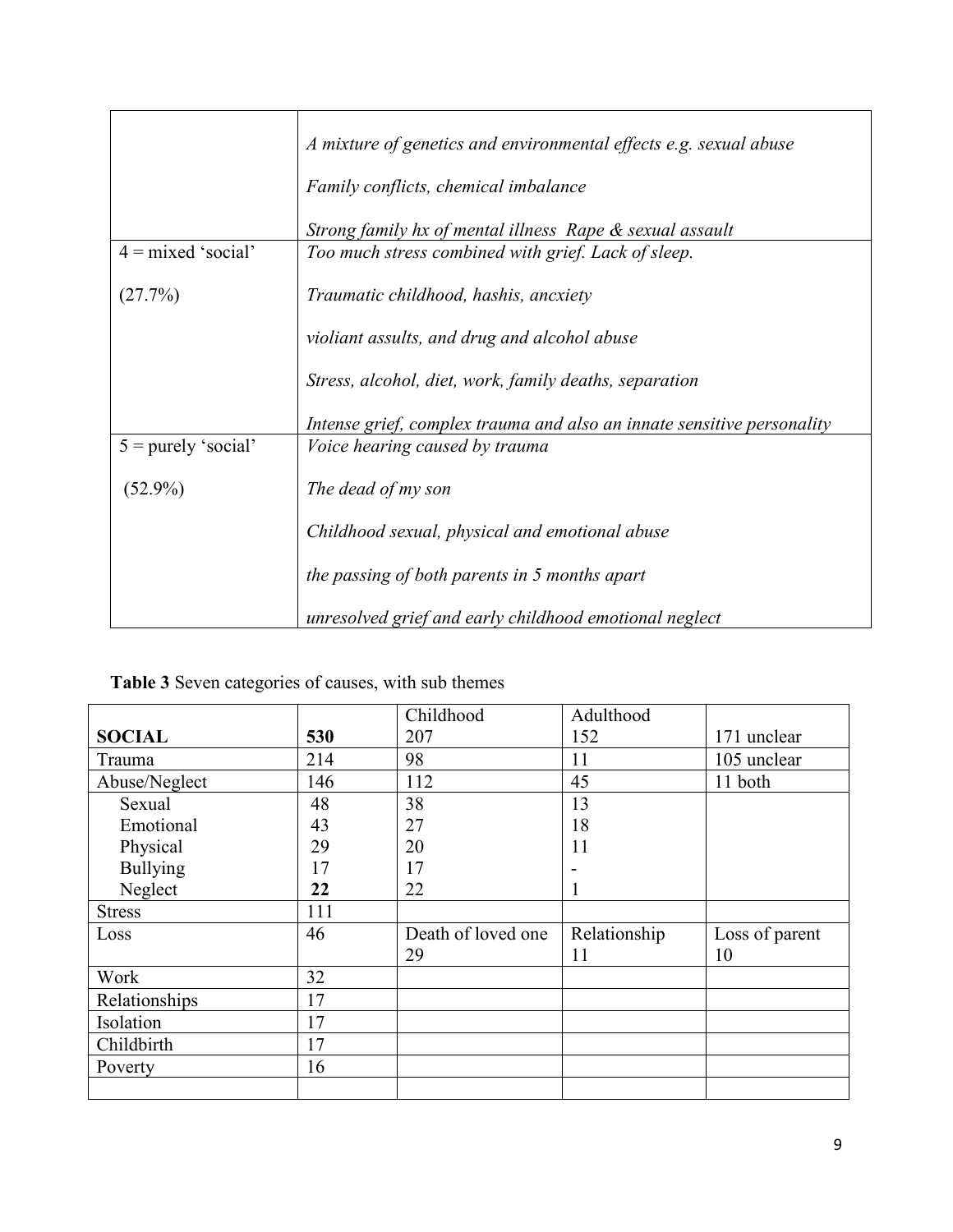| <b>PSYCHOLOGICAL</b>           | 129            |                   |                 |                 |
|--------------------------------|----------------|-------------------|-----------------|-----------------|
| Dysfunctional coping           | 25             |                   |                 |                 |
| mechanisms                     |                |                   |                 |                 |
| Overwhelmed                    | 21             |                   |                 |                 |
| Spiritual                      | 21             |                   |                 |                 |
| Sensitivity                    | 18             |                   |                 |                 |
| Emotions                       | 18             |                   |                 |                 |
| Low self-esteem                | 14             |                   |                 |                 |
| Dissociation                   | 10             |                   |                 |                 |
| Faulty thinking                | 9              |                   |                 |                 |
| Perfectionism                  | $\overline{7}$ |                   |                 |                 |
| Existential                    | $\overline{7}$ |                   |                 |                 |
| Self-analysis                  | 6              |                   |                 |                 |
| Guilt/shame                    | 6              |                   |                 |                 |
| Attachment problems            | $\overline{4}$ |                   |                 |                 |
|                                |                |                   |                 |                 |
| <b>BIO-GENETIC</b>             | 123            | Genetics          | <b>Brain</b>    | Chemical        |
|                                |                | 93                | dysfunction 21  | imbalance 9     |
|                                |                |                   |                 |                 |
| <b>IATROGENIC</b>              | 120            |                   |                 |                 |
| Medication                     | 67             | Anti-depressants  | Anti-psychotics | Benzodiazepines |
|                                |                | 34                | 10              | 7               |
| Professionals                  | 67             | Denying adversity | Misdiagnosis    | Coercion        |
|                                |                | 20                | 17              | 12              |
|                                |                |                   |                 |                 |
| <b>DRUG</b> and <b>ALCOHOL</b> | 71             |                   |                 |                 |
| Alcohol                        | 16             |                   |                 |                 |
| Marijuana                      | 14             |                   |                 |                 |
| <b>LSD</b>                     | 5              |                   |                 |                 |
| Ecstasy                        | $\overline{3}$ |                   |                 |                 |
|                                |                |                   |                 |                 |
| <b>MEDICAL</b>                 | 48             |                   |                 |                 |
| <b>CONDITION</b>               |                |                   |                 |                 |
| Hormonal                       | 10             |                   |                 |                 |
| Brain injury                   | $\overline{5}$ |                   |                 |                 |
| Intestinal                     | $\overline{5}$ |                   |                 |                 |
|                                |                |                   |                 |                 |
| <b>INSOMNIA</b>                | 42             |                   |                 |                 |

*3.3 Social causes*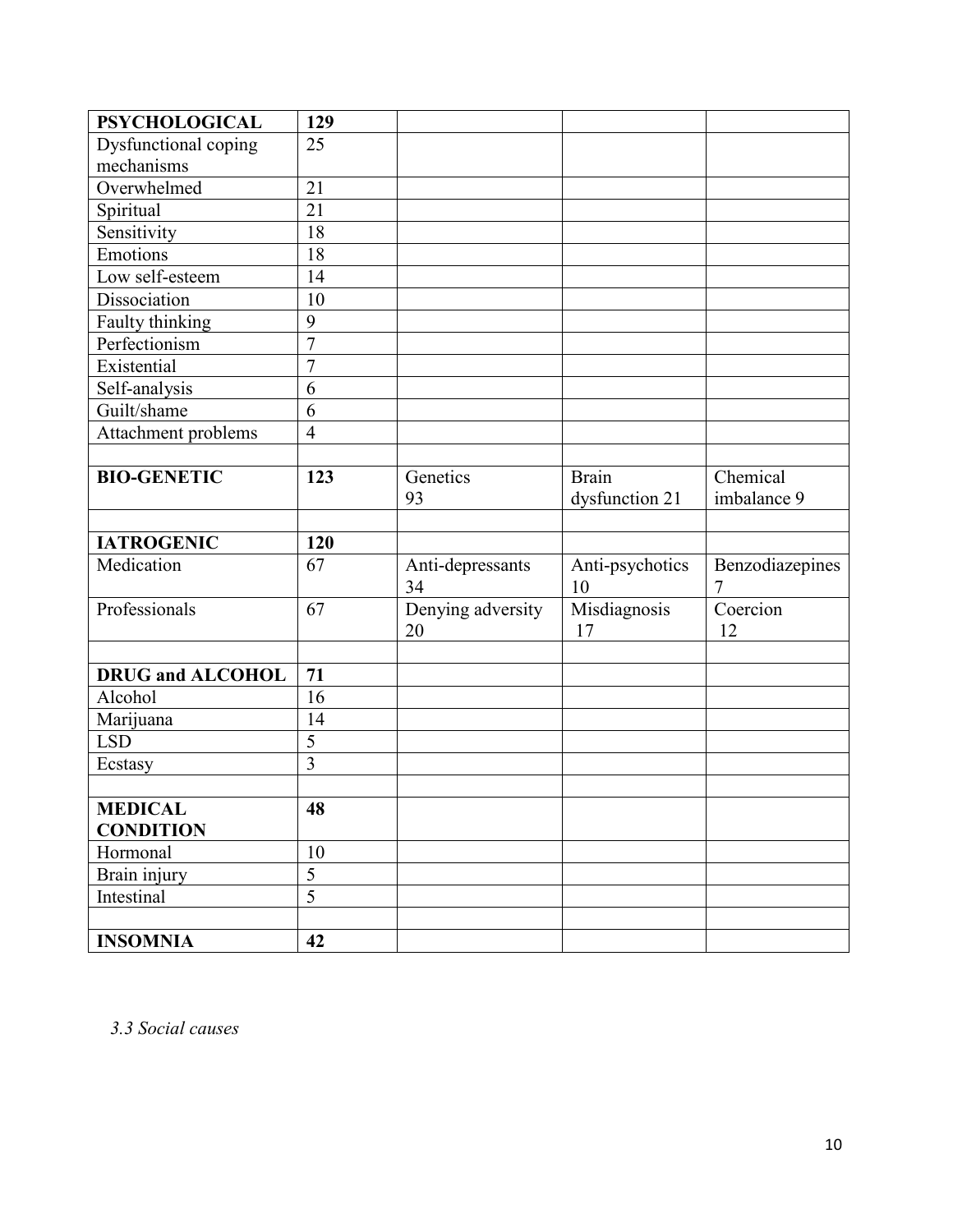The themes emerging from the data were, by frequency: 'Social', 'Psychological',

'Iatrogenic', 'Bio-genetic', 'Drug and Alcohol', 'Medical Condition' and 'Insomnia' (Table 3). Most participants (530, 75.6%) gave one or more responses that were categorised in the 'Social' theme, because they identified one or more adverse events or circumstances (excluding 'alcohol and drugs', 'iatrogenic' causes, 'insomnia' and' medical conditions'). Slightly more reported childhood events (207, 39.1% of the 530) than adult events (152, 28.7%) as causes, with

the remaining 171 (32.3%) not reporting a time frame.

Women were more likely to report one or more social causes (78.4%) than men (70.2%)  $(X^2 =$ 5.01, p = .025). People with a psychosis diagnosis (81.9%) were more likely to report social causes than those with other diagnoses (73.2%)  $(X^2 = 6.78, p = .009)$ . People in the USA were significantly *less* likely to report social causes (68.6% vs 78.2%;  $X^2 = 6.80$ , p = .009). Citing social causes was unrelated to age, symptoms, duration of treatment or helpfulness of the antipsychotics.

Responses were further categorised in nine sub-themes (see Table 2 and below).

## *3.3.1 Trauma*

The words 'trauma' or 'traumatic' were used to describe causes by 214 people. Nearly half of these (98; 45.8%) located the trauma in childhood, 11 (5.1%) in adulthood and the rest did not state the time of life. The cause or type of the trauma was usually unspecified. The most common type of traumatic event specified, abuse, was cited by 46 (21.5% of the 214).

## *3.3.2 Abuse and Neglect*

Abuse or neglect were reported by 146 people (20.8% of the 701). Of these, 112 occurred in childhood (76.7% of the 146), 45 in adulthood (30.8%), and 11 in both (7.5%). The frequencies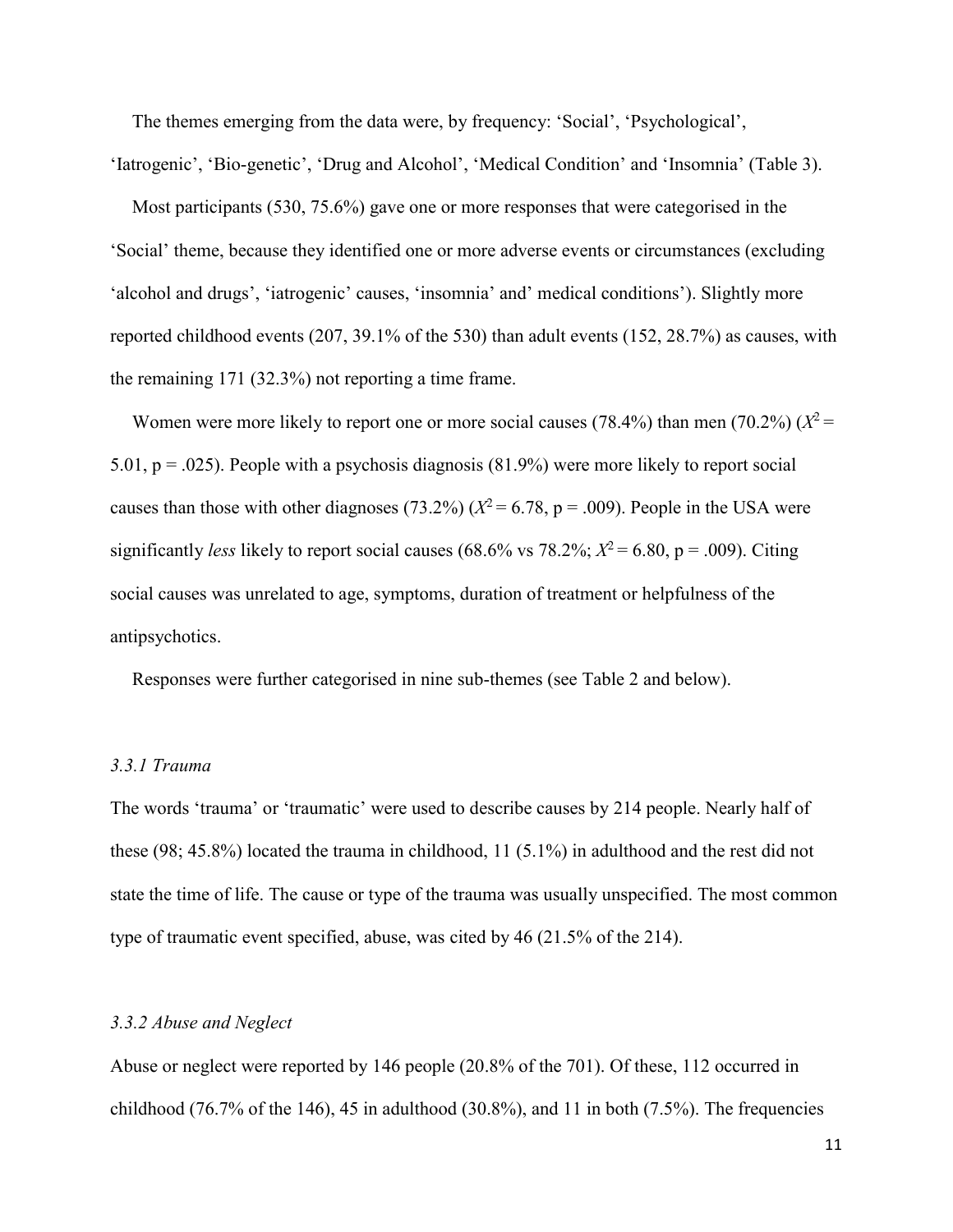of the different types of abuse are recorded in Table 1. The perpetrator was usually not identified. Examples of childhood abuse/neglect include:

*I believe being raised in a house with a dad with anger issues led me to live in constant fear as a child. But I didn't understand that fear so instead it changed to paranoid thinking like monsters or demons were coming to kill me. Then I developed protective delusions (such as me being a werewolf or God)* 

*I suffered abuse as a child which I think caused abnormalities in my beliefs, self image, perception of the world, and my emotional responses*

*molestation by my grade 4 primary school teacher over period of a year*

*Trauma, stress, burnout, death of a parent while still a child, abusive and neglectful parenting, social isolation, bullying*

*Psychological abuse stemming from my own mom's abuse*

*Child Abuse, Teen Mum, Domestic violence, Physical Illness, Severe Depression, Hyper vigilance*

*Childhood abuse/neglect, professional and interpersonal stress, and life events leading to a temporary psychotic state*

*Extreme ongoing child sexual assault and being the victim of a paedophile network and not being believed and supported*

*prolonged trauma for 9 months when I was 12, this trauma included physical and emotional abuse and neglect. This was compounded by me telling adults about the abuse and they let the abuse continue*

*significant trauma throughout my childhood (sexual abuse, witness to domestic violence, emotional abuse), which caused me to become very fearful and withdrawn. I started hearing voices when I was a child*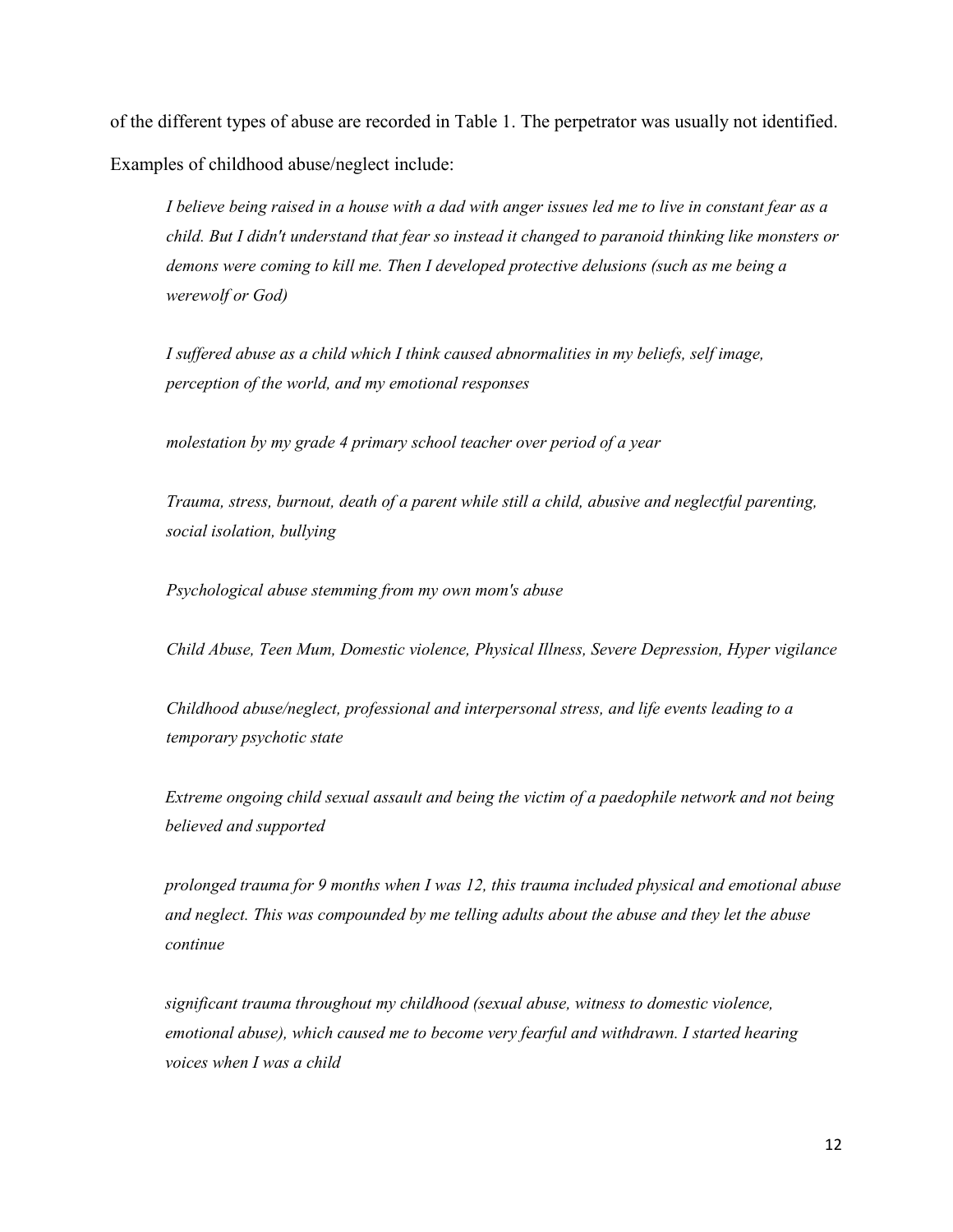*child and adult abuse - my world at that time was crashing and I broke, segmenting myself into pieces. My psychosis was a screaming message to others but mostly to myself*

*sexually abused by my father. I was so scared, confused etc. I began to hear his voice, although I knew he wasn't there*

*bullying at English public school for being physically and socially awkward*

*Incest over many years*

*My psychosis was a natural transition from the physical and mental abuse experienced as a child/teenager…. As a child if you don't have at least one adult that you know you can depend on to be there for you then what do you have? Paranoia, seclusion and hallucinations are a natural consequence of this abuse.* 

*Was raped in the home for years beginning at the age six or before.*

Examples of abuse in adulthood:

*Adult Rape (re-triggered child sexual & physical & emotional abuse)*

*I was in an abusive relationship and had unresolved childhood trauma.*

*Young adult trauma. Rape. Oppressive depressed marriage. Divorce. Abusive relationships*

*Labeled bipolar after being raped. Was told i wasnt acting normal*

*Putting up with too many bullies Harassment at home Harassment in the workplace* 

*3.3.3 Stress*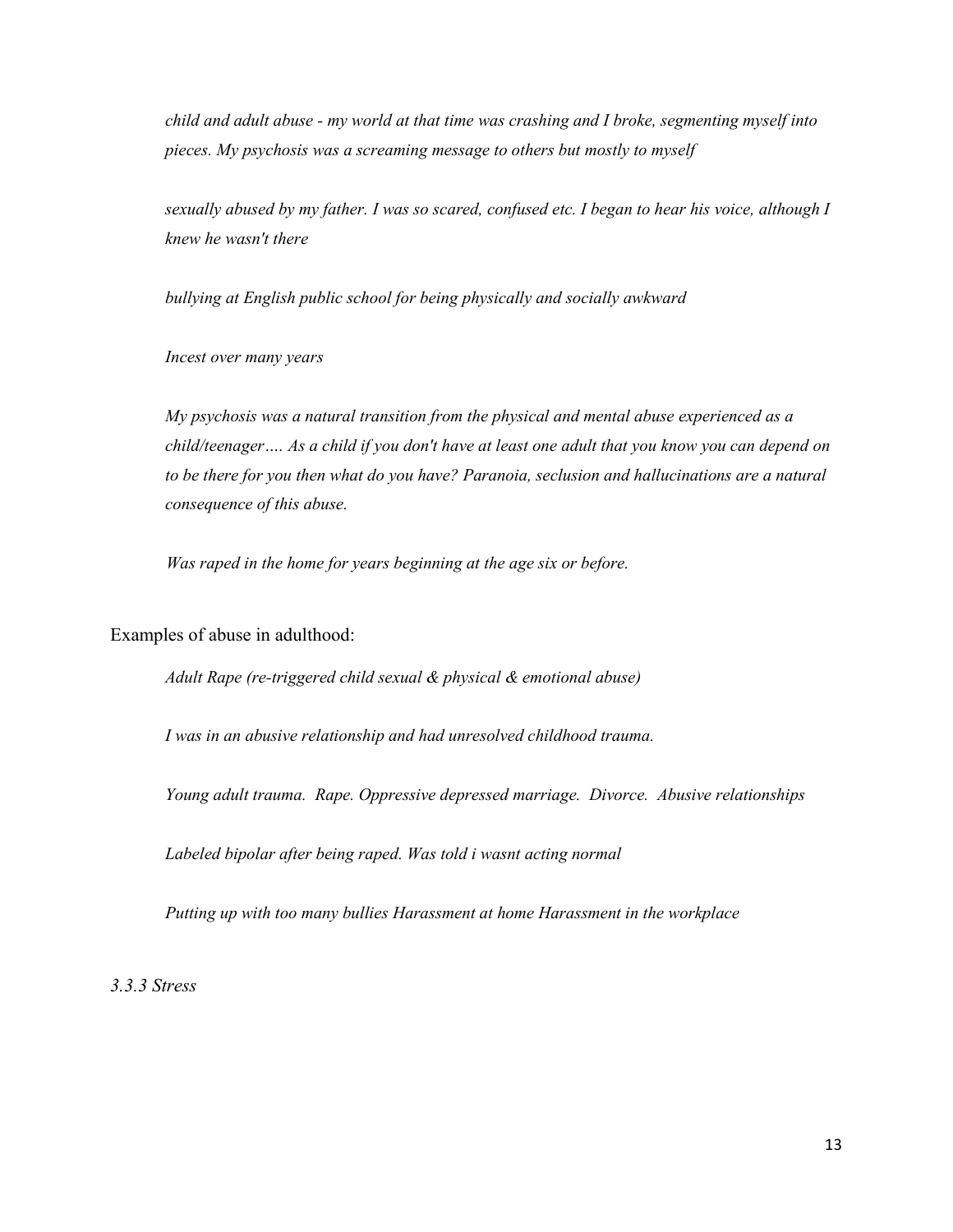'Stress' was cited as a cause by 111 people (15.8%), often with little or no elaboration about cause, type or age. Where the cause of the stress is identified the response is also included in another sub-theme, e.g. Abuse and Neglect; Poverty, etc..

# *3.3.4 Loss*

A range of types of loss was reported by 46 people (6.6%), most commonly death of a loved one (29, including 10 loss of parent as a child and three loss of child as a parent), and relationship break-ups (11). Some examples include:

*Trauma (sexual abuse) and my mum abandon me when i was 2*

*My son being taken off me and long time use of drugs*

*I have autism and my brother died. I couldn't manage the change and I ended up in a psychiatric hospital and then they started drugging me to calm me down as I didn't want to be there. That's how it all started.*

*Divorce and loss of children*

*Marriage breakdown with a young child* 

*My moms murder years ago* 

*Past trauma and environment, isolation, father's suicide, holocaust 1st generation German Jew, seeing my mom pass away from a heart attack*

*Life events around loss and threat of loss that led to severe depression with over valued beliefs/psychotic symptoms.*

*The dead of my son*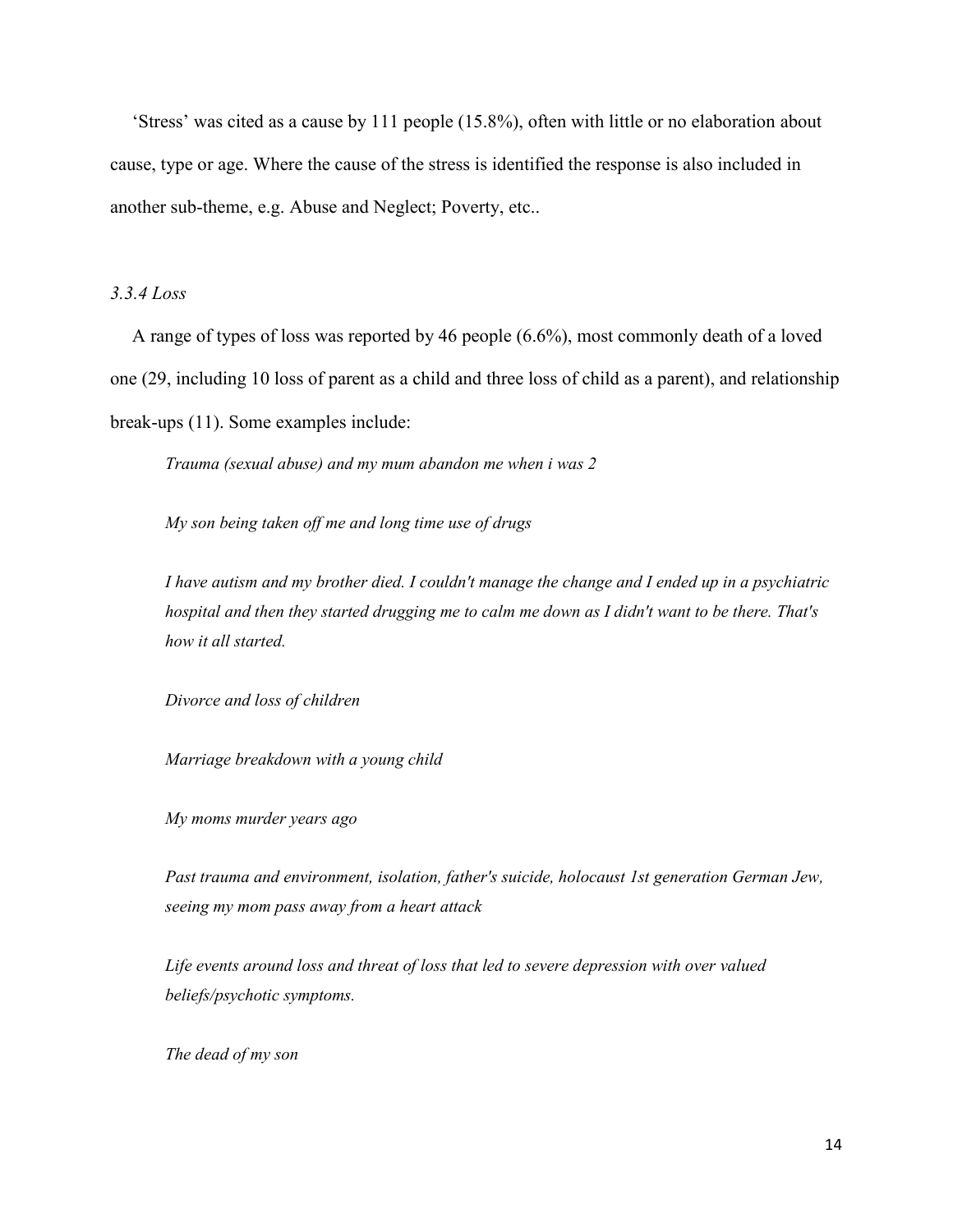*The passing of both parents in 5 months apart*

*Best friend took his own life* 

*Issues in the year prior to my psychotic episode. I had one grandparent pass away, and one who had to be moved into a care facility due to a rapid decline mentaly and physically due to dementia. I was very close to both of my grandparents and was heavily involved in their care during their declines. I also experienced a relationship breakdown with my long term boyfriend* 

# *3.3.5 Work*

Problems relating to work was a cause for 32 people (4.6%). For example:

*Workplace bullying*

*Working 12 hours a day, six days a week.* 

*Empty life and boring work*

#### *3.3.6 Relationships*

Relationship problems were mentioned as causes by 17 people (2.4%).

*Issues in my relationships with friends, what they thought of me*

*Abusive marriage*

*divorce after 25 years of marriage*

#### *3.3.7 Childbirth*

Problems during or soon after having a baby were reported by 16 women (3.2% of the women) and one man.

*I had a baby and was totally unprepared for the huge changes this brought about to my life. I became isolated and withdrawn from family and friends*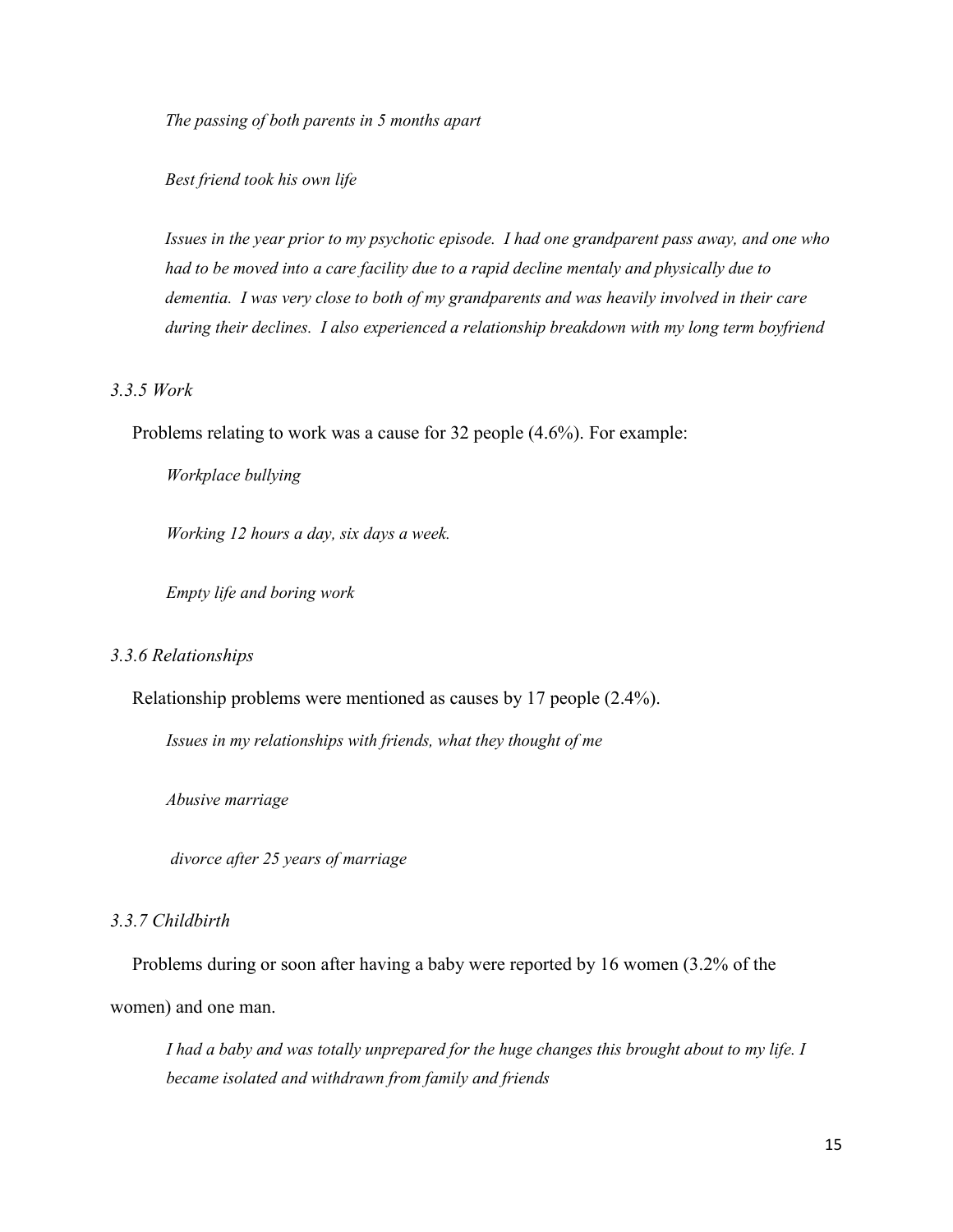*Psychological and physical abuse in my relationship, birth of my child/giving it up for adoption*

*I had three under three years and was living in another country and had almost no support* 

*Childhood trauma, post natal psychosis*

*Struggling with becoming a dad and what to do with my life. It all became like pressure*

#### *3.3.8 Poverty*

Financial hardship was cited by 16 (2.3 %):

*Very little money and large debts*

*A lot of stress and living in poor quality housing*

# *3.3.9 Isolation*

Isolation or loneliness was cited by 16 people (2.3%):

*Stress from poor living conditions and isolation*

*Traumatic brain injury, loss of identity, displacement from supportive peer group. These factors led to increased isolation and substance use*

*Traumatic childhood. Ostracized by peers*

#### *3.4 Psychological*

129 respondents (18.4%) reported psychological or intrapersonal experiences, processes or characteristics as causes of their psychosis or other mental health problems. These were often, but not always, reactions to adverse events. Reporting a psychological cause was not related to any of the other variables investigated.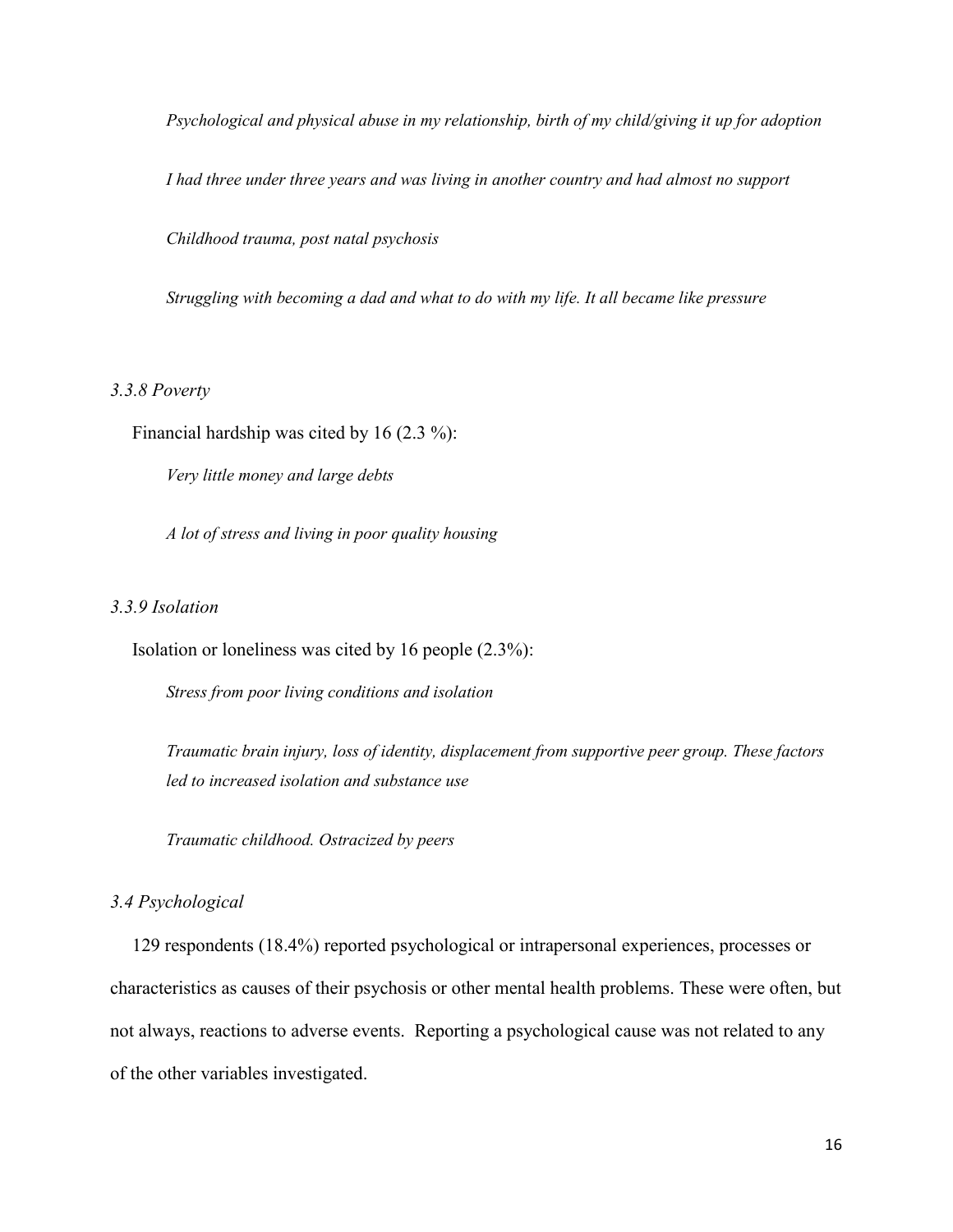The most common sub-themes were Unsuccessful Coping Mechanisms (25), Feeling

Overwhelmed (21), Spiritual Experiences (21), Sensitivity (18) and Difficulties with Emotions

(18). Examples of these four, and eight others mentioned by four or more respondents follow.

## *3.4.1 Unsuccessful coping mechanisms*

Twenty-five respondents reported ineffective mechanisms for coping, typically with adverse events or the feelings evoked thereby:

*Difficult childhood experiences that led to unhelpful patterns of coping, a lack of emotional development and as a consequence emotional regulation difficulties*

*Trauma, not learning effective coping strategies in childhood due to father modelling anxiety & mother modelling depression*

*Living in an abusive household for the first eighteen years of my life, and used negative coping mechanisms as a result* 

*developed, unknowingly, coping strategies to help me survive. Unfortunately I carried these same strategies into adult life where they did not serve me so well*

# *3.4.2. Feeling Overwhelmed*

A sense of being overwhelmed by events or feelings was reported to be a cause by 21 people:

*An inability to match resources (psychological and emotional support, financial support, communication skills, living skills etc.) to the life event or set of circumstances that I had encountered. Feelings of being overwhelmed*

*Trans-generational experiences of overwhelming pain and powerlessness*

*I was in an abusive relationship then suffered a bereavement and just got overwhelmed by it all*

## *3.4.3 Spiritual Experiences*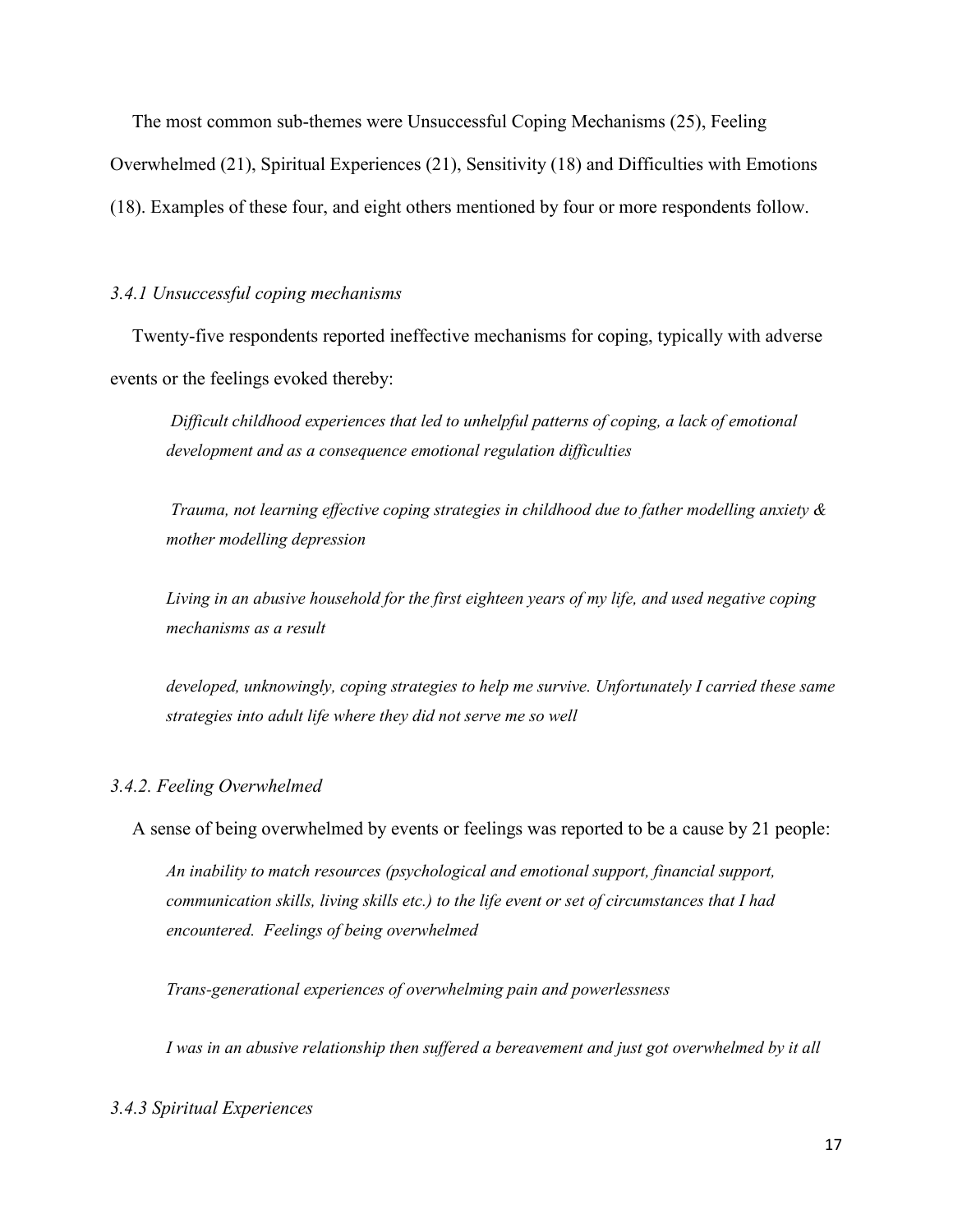Twenty-one people reported spiritual experiences as causes or explanations. Six wrote of a spiritual 'emergence' or 'awakening':

*I had spiritual experiences which I couldn't share with people. This made me feel very lonely and strange*

*I had lost every member of my family over the course of 5 years . . . after 911 I was inundated with the dead spirits (which I can sense and sometimes see) in distress, I went into an extreme state* 

*For me psychosis is always a deeply spiritual and religious experience*

*A spiritual emergence but at the time no one took me seriously and so I was force drugged*

*Psychological / spiritual / existential leading to unusual experiences, beliefs and behaviour*

*3.4.4. Sensitivity*

Being very or too sensitive to events or emotions was cited as a cause by 18 people. The cause of the sensitivity ranged from genetics to trauma, but was often unstated:

*I think that I was born more emotionally sensitive than others. This may have predisposed me to not being able to cope very well with emotional pain*

*Intense grief, complex trauma and also an innate sensitive personality*

*Trauma, extra sensitivity...NOT biological defect*

*I suppose it's been a combination of genes, sensitivity, life-events*

# *3.4.5 Difficulties with Emotions*

Problems tolerating or expressing emotions were cited by 18 people:

*I had a complicated and heavy youth in which I suppressed my feelings* 

*I have had trouble learning to regulate my own emotions and distress*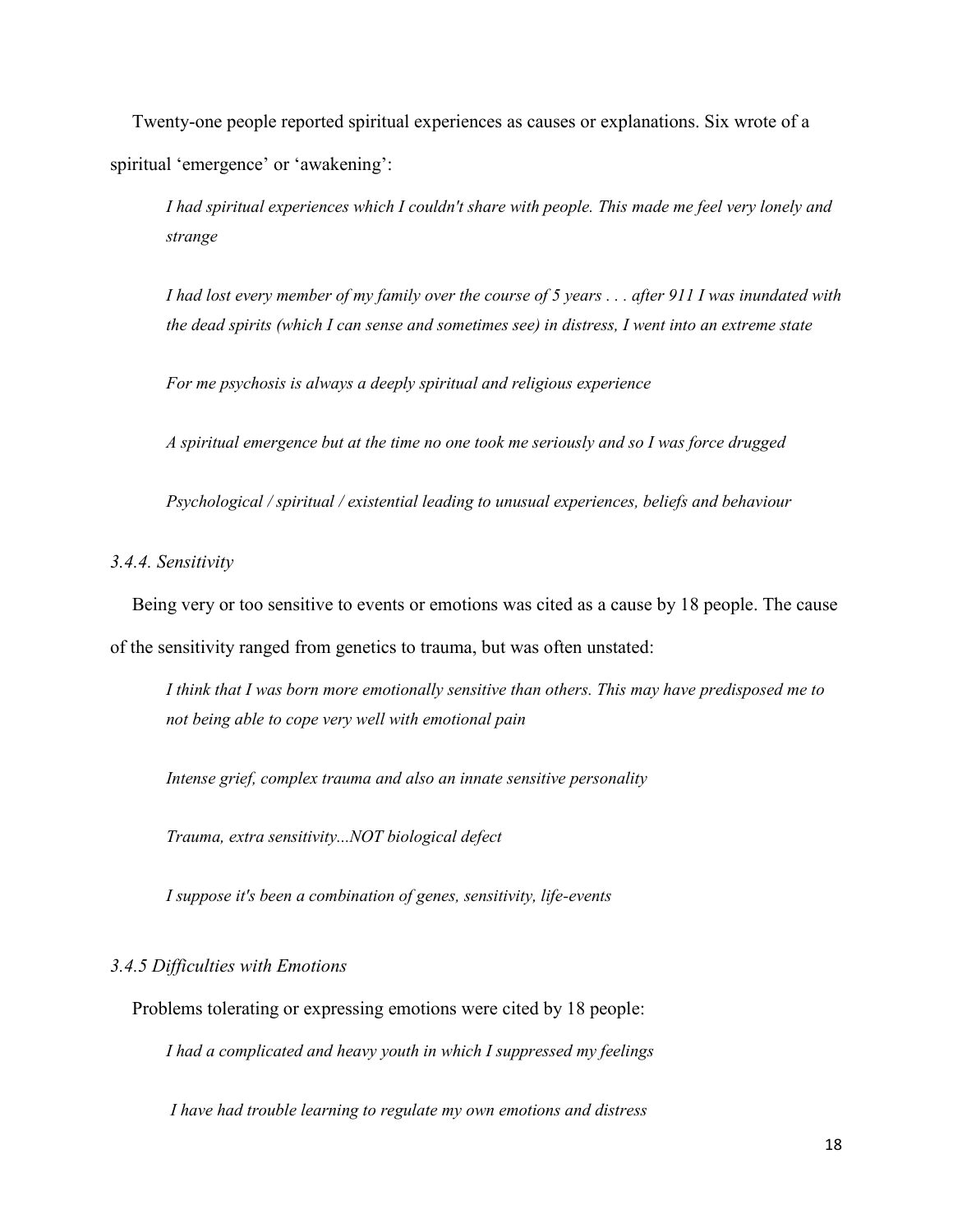*Emotional expression wasn't modelled or encouraged in my family so I always tried to make myself seem happy and strong. I think many of my delusions, paranoia, and other symptoms were a response to fear, shame, guilt, and other emotions I couldn't easily access* 

## *3.4.6 Low Self-esteem*

A negative view of oneself was considered a cause by 14 people

*Low self esteem even though very confident on the outside*

*Low self esteem most of my life and focused on negative thoughts and negative past experiences*

*Belittled by my mother and ignored by my father. Did not like myself. I think the voices are a reaction to that*

# *3.4.7. Dissociation*

Ten people mentioned dissociation as a cause:

*Processing the trauma of rape. Dissociating from the experience for years*

*Childhood abuse/trauma...disossaciation*

## *3.4.8. Problematic thinking*

Negative or problematic thinking was a cause for nine people:

*Focused on negative thoughts and negative past experiences* 

*Distorted core beliefs and thinking patterns*

*Lunesta [sedative] made me like a horse bolting out of the race gate, thinking all crazy thoughts mixed up*

## *3.4.9. Perfectionism*

For seven people perfectionism contributed to their psychosis or other problems: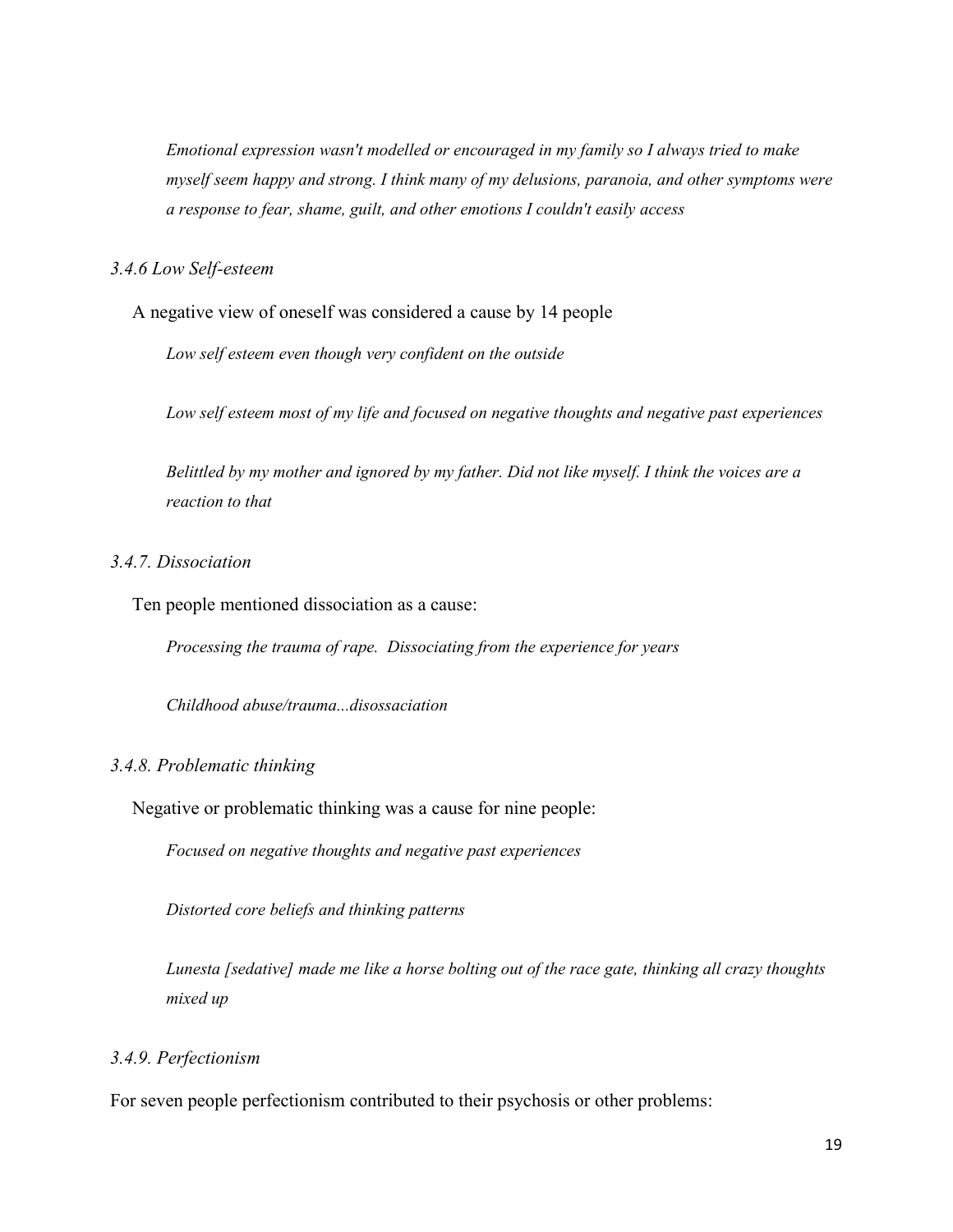*I put quite a lot of pressure on myself to be perfect and work hard which is why I was so stressed*

*I also think that if you add trauma or shyness or perfectionism to the mix it can cause problems*

#### *3.4.10 Existential issues*

Seven people mentioned existential issues as part of the problem:

*Existential questions: wanting to change things in the world, but not knowing how*

*It's existential pain and emotional hardship and normal psychological reactions to trauma.*

## *3.4.11 Self Analysis*

Six people wrote about how efforts to understand themselves contributed to their psychosis and other problems:

*I think the 'psychotic symptoms' I was medicated for were my attempts at understanding and making sense of things within me and in my environment that I was struggling to integrate.*

*I think the psychoanalytic therapy I had been receiving actually made my symptoms worse.*

## *3.4.12 Shame and guilt*

Six people cited shame or guilt as causes:

*Locking the trauma, pain and hurt away and feeling isolated, damaged, ashamed and embarrassed*

*Influence of Catholicism which instilled a fear of 'hell', sin and ultimately guilt.*

*An abortion that I did not want but I couldn't see any way forward; misery and inability to forgive myself*

# *3.4.13 Attachment*

Four mentioned attachment problems: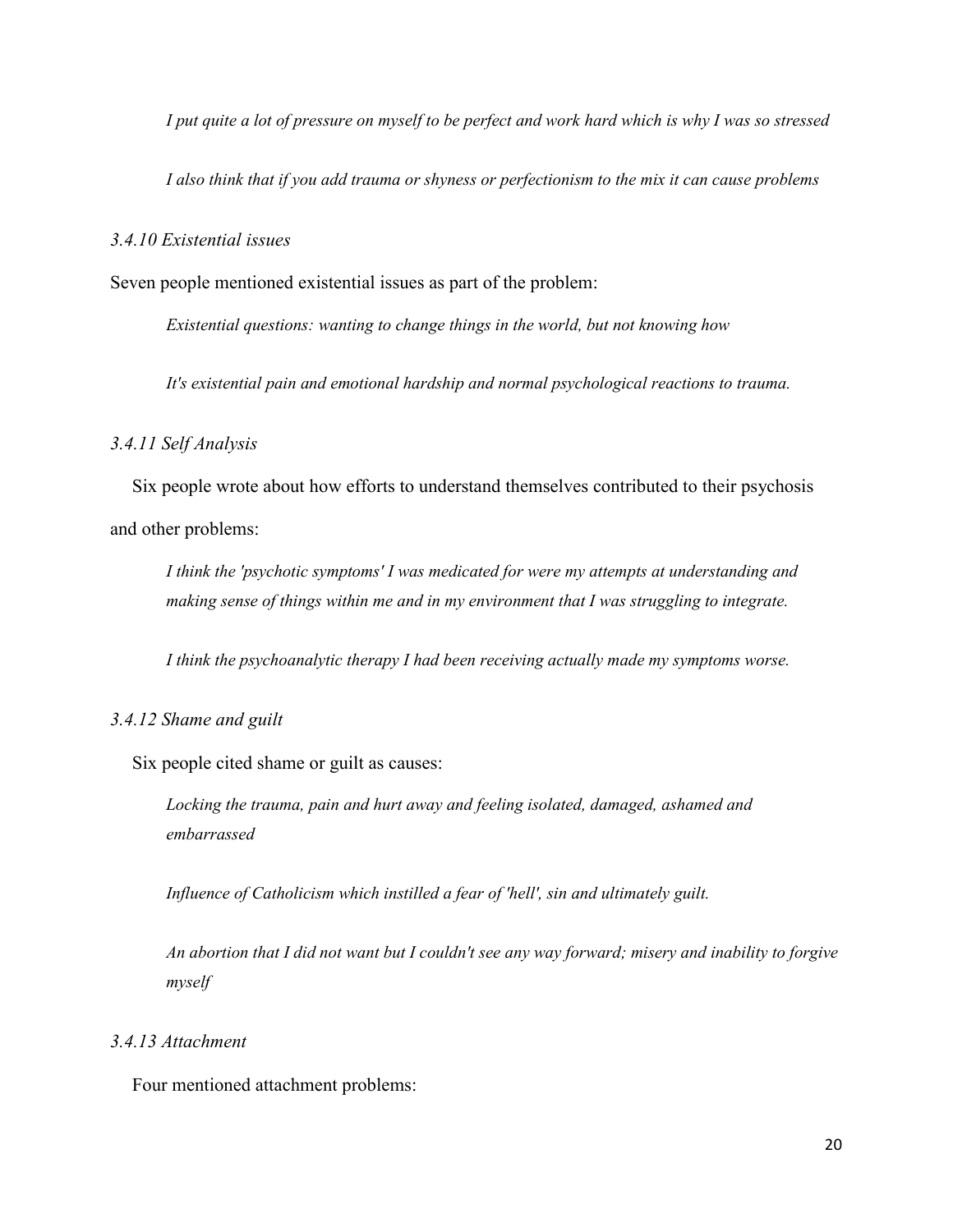*Poor attachment with mother (and father) leading to distorted sense of self and fluctuating patterns of mood.*

*Childhood trauma, attachment disruptions, misattunement in childhood*

#### *3.5 Bio-genetic causes*

One or more bio-genetic causes of the kind espoused by biological psychiatry, were reported by 123 participants (17.5%). Those reporting a bio-genetic cause were, on average, younger than other participants (41.2 vs 44.1 years) ( $t = 2.26$ ,  $df = 694$ ,  $p = .024$ ). They were far more likely to find the antipsychotics helpful ( $X^2 = 67.83$ , p < .001). Participants with a psychosis diagnosis were less likely than those without such a diagnosis to cite a bio-genetic cause (14.1% vs 21.5%;  $X^2$  = 5.77, p = .016). Bio-genetic causal explanations were unrelated to symptoms, treatment duration, or country.

The most frequently reported bio-genetic cause was 'genetics' (93; 13.3 % of the 701), followed by brain/neurological dysfunction (21; 2.9%) and chemical imbalance' (9; 1.3%).

# *3.5.1 Genetics*

Of the 93 citing genetics, the majority (63) made a brief general statement like 'genetics' 'heredity' or 'biological predisposition' or wrote 'I was born this way'; 12 referred to genetic predisposition to a specific 'illness' or diagnosis, six reported 'family history' (which was assumed to imply genetic rather than social inheritance) and three wrote about being born more emotionally sensitive than others. For example:

*I may have certain genes which predisposed me to react to trauma and illicit drug use with psychosis. But without the trauma and illicit drug use I don't think I would have experienced psychosis*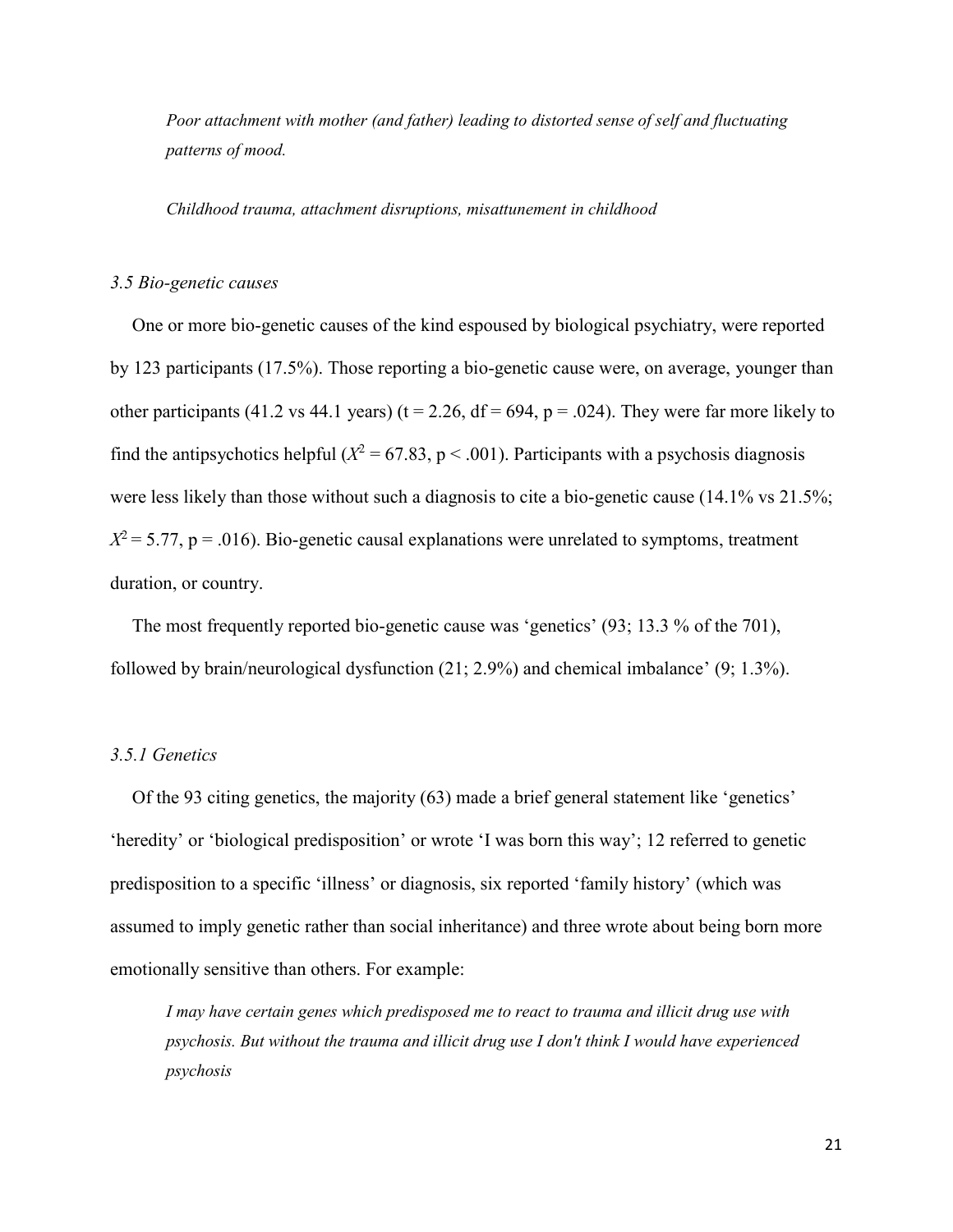*There is a lot of mental illness in various branches of my family tree. I just happen to have one of the more dramatic versions and faulty/overactive brain processes are the result*

#### *3.5.2. Brain dysfunction*

Of the 21 citing brain dysfunctions, eight made brief general comments about 'brain stuff', 'brain issues' or a 'broken brain', four wrote about having a 'neurological deficit' or being 'neurologically different'. Three had more specific theories:

*Overstimulation of the brain, lack of filter to weed out useless stimuli.*

*My brain has difficulty metabolizing micronutrients, my gut gets easily off balance and I cannot get the nutrition I need to feed my brain from my diet.* 

*Trauma or the use of substances can affect brain development and have more of an impact if they occur during childhood or adolescence.*

#### *3.6. Iatrogenic*

120 people (17.1%) reported that the difficulties for which they were being medicated were caused or exacerbated by the medical treatment they received, i.e. either by psychiatric medications or by psychiatrists. People reporting iatrogenic causes were significantly older, on average, than other participants (47.6 vs 42.7 years;  $t = 3.75$ ,  $df = 694$ ;  $p > .001$ ). Those with a psychosis diagnosis were less likely (12.3%) to cite iatrogenic causes than those without (21.7%)  $(X^2 = 11.02, p = .001)$ . Citing iatrogenic causes was strongly related to finding the antipsychotics less helpful  $(X^2 = 60.98, p < .001)$ . USA participants were more likely (30.3%) to report iatrogenic causes than other people  $(12.3\%) (X^2 = 31.55, p < .001)$ .

#### *3.6.1. Medication*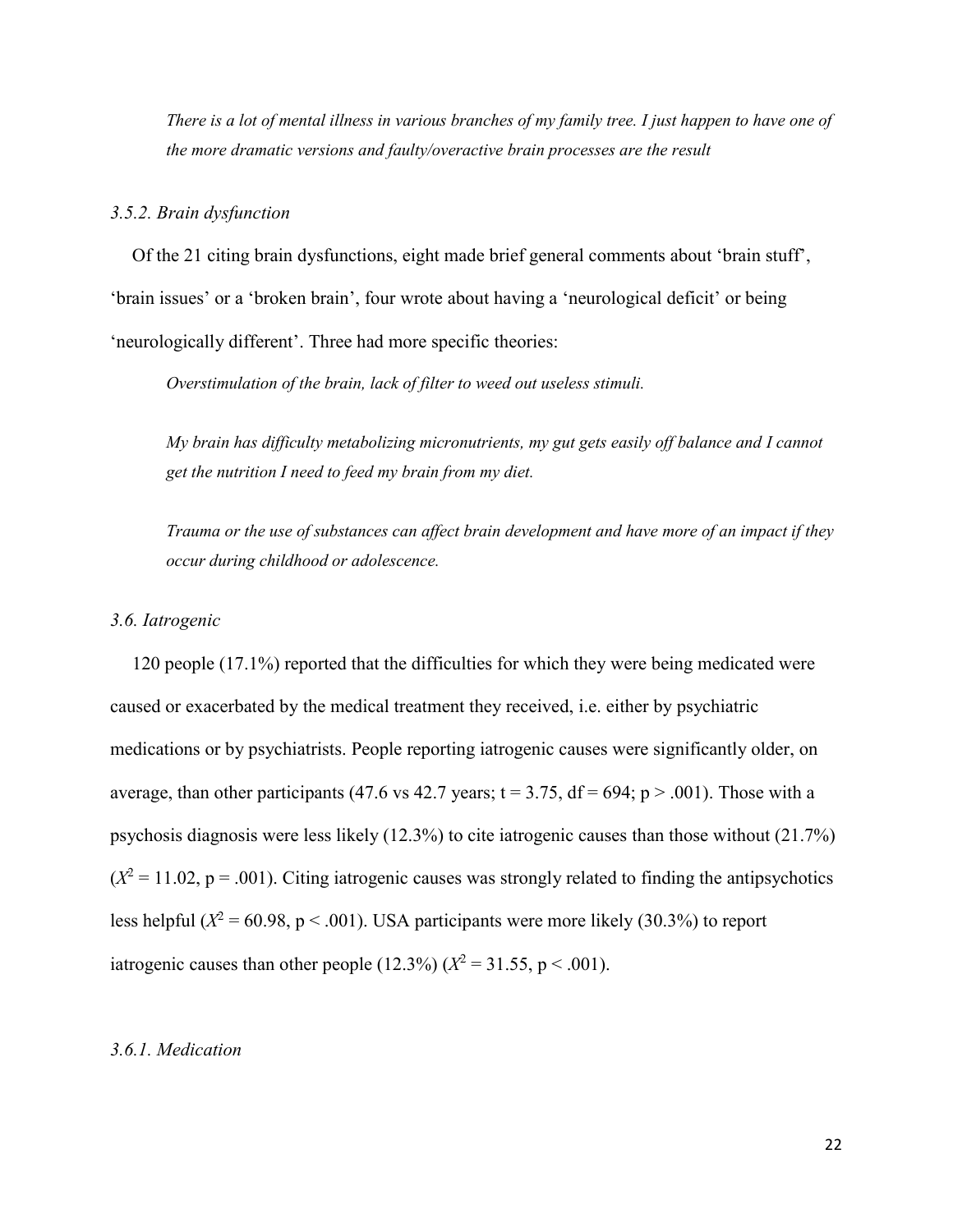Sixty-seven people (9.6 % of the 701) mentioned prescribed drugs. Twelve stated that the drugs had made their problems worse.

*Antidepressants made everything worse and ended up losing touch with reality.*

*Iatrogenic damage from antipsychotics causing rebound psychosis*

*The many types of medication I have been prescribed created other problems psychologically and physically.*

The other 55 (7.8 %) stated that the prescription drugs had helped cause their problems:

*Psychosis caused by the medication*

*The mood swings had been induced by Benzodizepines and their dose changes and reductions*

*Bad withdrawal reaction to Effexor XR spirals into polydrugging, suicidal thoughts, bipolar label* 

*Anti-depressant induced mania*

*I believe the antipsychotic was prescribed as a direct result of symptoms caused by the abrupt withdrawal from antidepressant and antianxiety medication*

*I did not have psychotic symptoms until i tried to withdraw off Lithium.* 

*Withdrawing from certain antidepressants caused severe psychotic episodes where I would hear, smell, see, feel and even taste things that I knew couldn't be real.* 

*Withdrawal from antidepressants resulted in mania and psychosis*

*I took a benzodiazepine for caregiver stress and insomnia - after my mother died I cold-turkeyed off the benzo - i started shaking - I was diagnosed with agitated depression and medicated to insanity*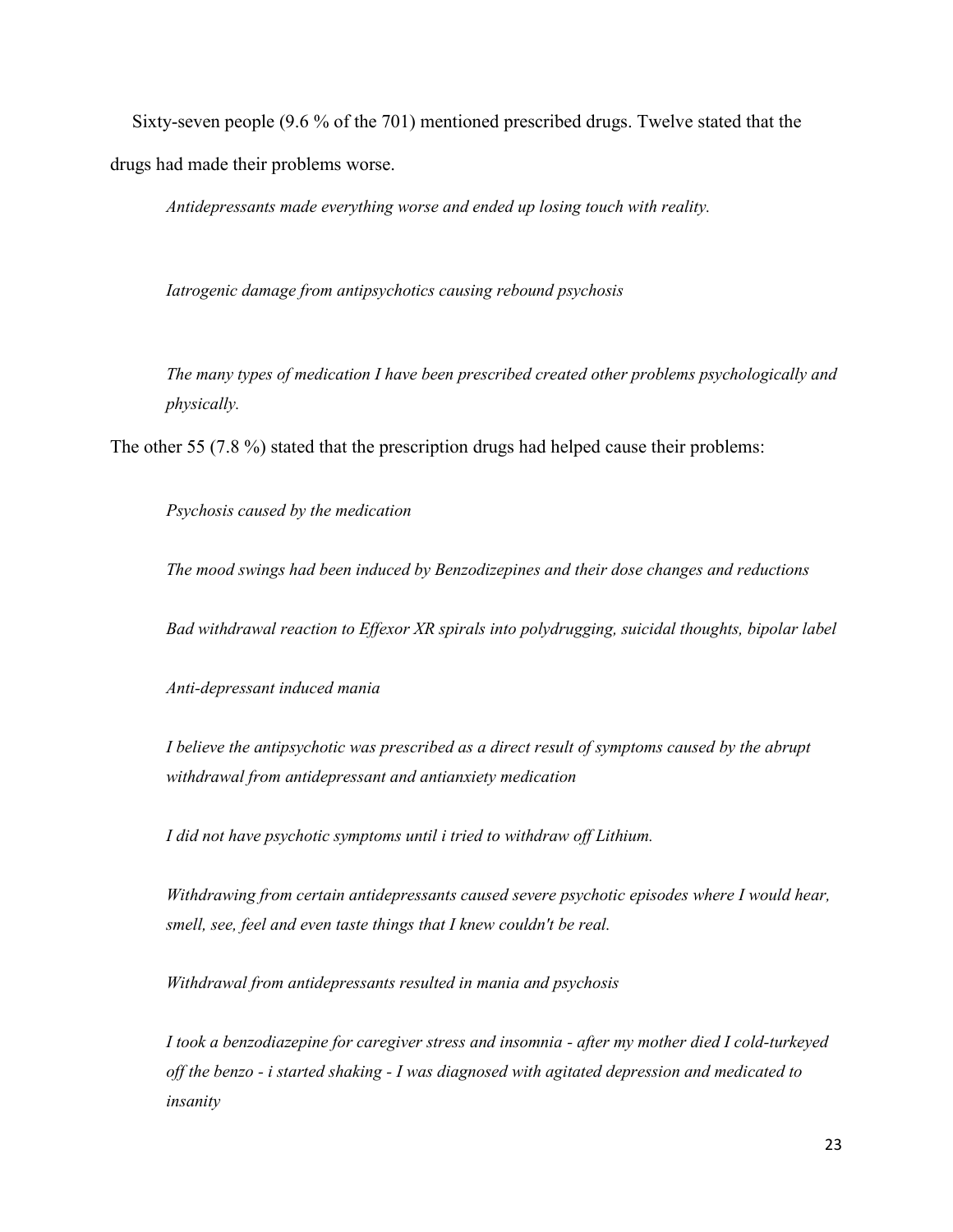*It was while coming off effexor I started to get paranoid....psychiatrists told me there was no connection...but I'm not so sure.* 

By far the most frequently cited drug type was antidepressants (34), followed by antipsychotics (10) and benzodiazepines (7). Withdrawal effects were cited in ten antidepressant cases and four benzodiazepine cases. There were four cases of mania, and three of suicidality, induced by antidepressants, all leading to the use of antipsychotics.

# *3.6.2 Professionals*

Sixty-seven people (9.6%) reported actions by mental health professionals, mostly psychiatrists, which caused or accentuated their problems, or both. The most common assertions were that psychiatrists had ignored or dismissed the traumas, adversities or drug withdrawals that had caused the psychosis (20), sometimes leading to misdiagnosis (17).

*Was sent to psychiatrist and got schizophrenia diagnosis as had history of the same mother's diagnosis and my complaint of unfaithfulness of husband was dismissed as a symptom*

*Long history of severe abuse in family of origin which was ignored or not believed by those in the mental "health" profession. The trauma lead to homelessness, unemployment and labels galore.*

*Trauma as a child that surfaced following a mild head injury as an adult - psychiatrist diagnosed "factitious" disorder - said I was making it up - following several years as inpatient made everything worse*

*My father's repeated physical abuse, the neglect and lack of love in our family for so many years; being bullied by other children, and being falsely told that my terror and rage as a teenager represented an incurable brain disease*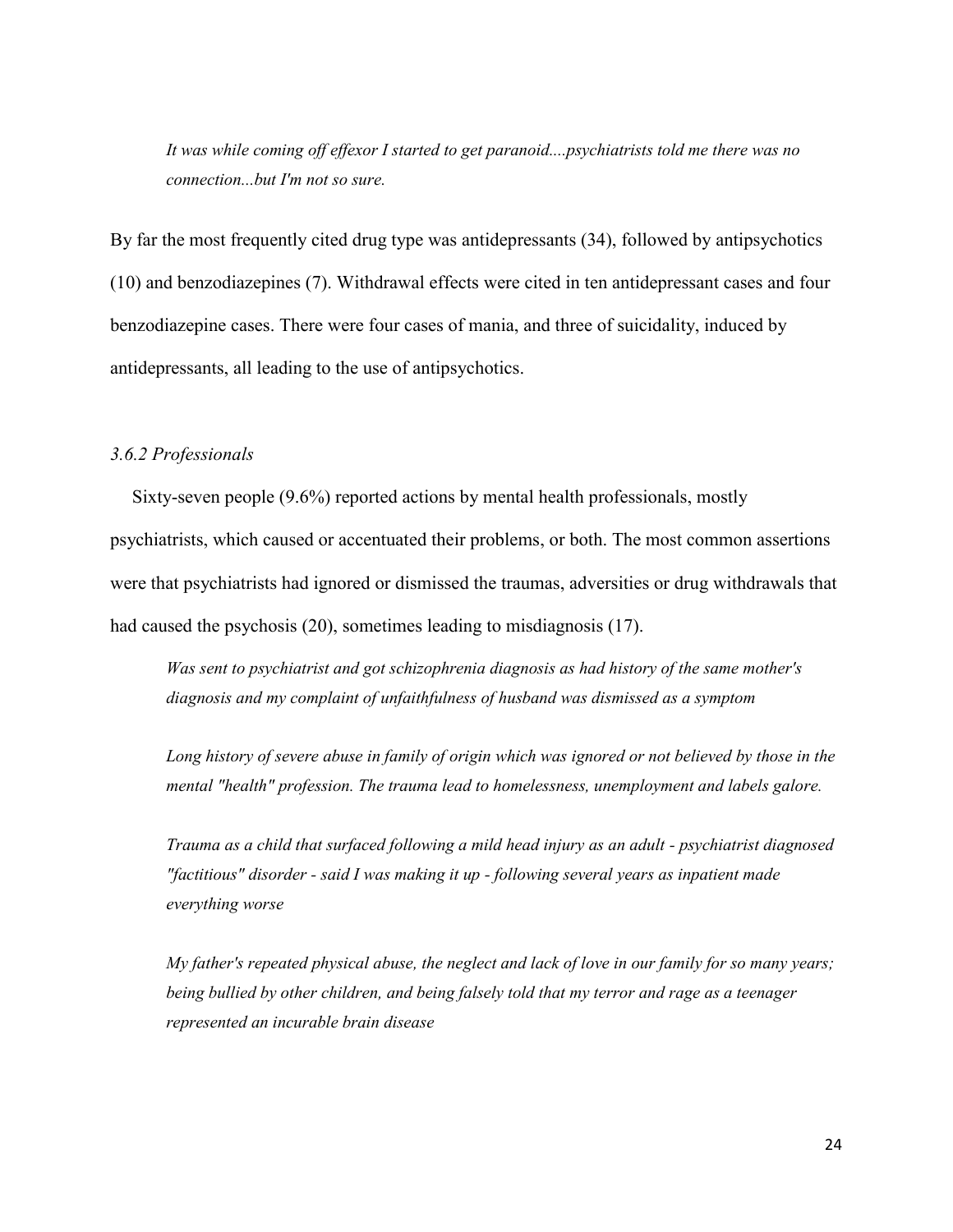*Was taken by exasperated parents to a psychiatrist in 10th grad. There received my (BOGUS) "diagnosis", and was put on drugs....Mellaril, Stellazine, Thorazine, etc.,.... Basically, I was an out-of-control teenager, in a drugged America*

*Hallucinations due to severe and prolongued sleep deprivation incorrectly diagnosed as psychosis.* 

*True statements about life experiences labelled as 'delusions of grandeur' because they didn't believe me.*

Twelve people talked about the use of coercion which made their problems worse, or without which they would not have been medicated.

*Trauma was the actual cause, but I was coerced into treatment because of a wrongfully given bipolar diagnosis.*

*Forced into ECT and Risperidal and have been surrounded by Pro Psychiatry family and friends who demand my forcible commitment on a regular basis*

*I also tried to suppress my childhood but it kept popping up and I had nothing to understand it. As my behaviour escalated I was considered psychotic and locked up in a mental hospital and given antipsychotic medication.* 

*Lots of past trauma and life stress related issues. My concerns were not addressed within the psychiatric hospital I was then attacked then held against my will and forced into medication.*

Three people talked about 'incompetence' and 'poor training'. Two mentioned being medicated 'immediately' or after 'one or two minutes'. Two bemoaned not being offered any alternatives to drugs. One reported 'sexual and fysical abuse in psychiatry by the psychiatrist'.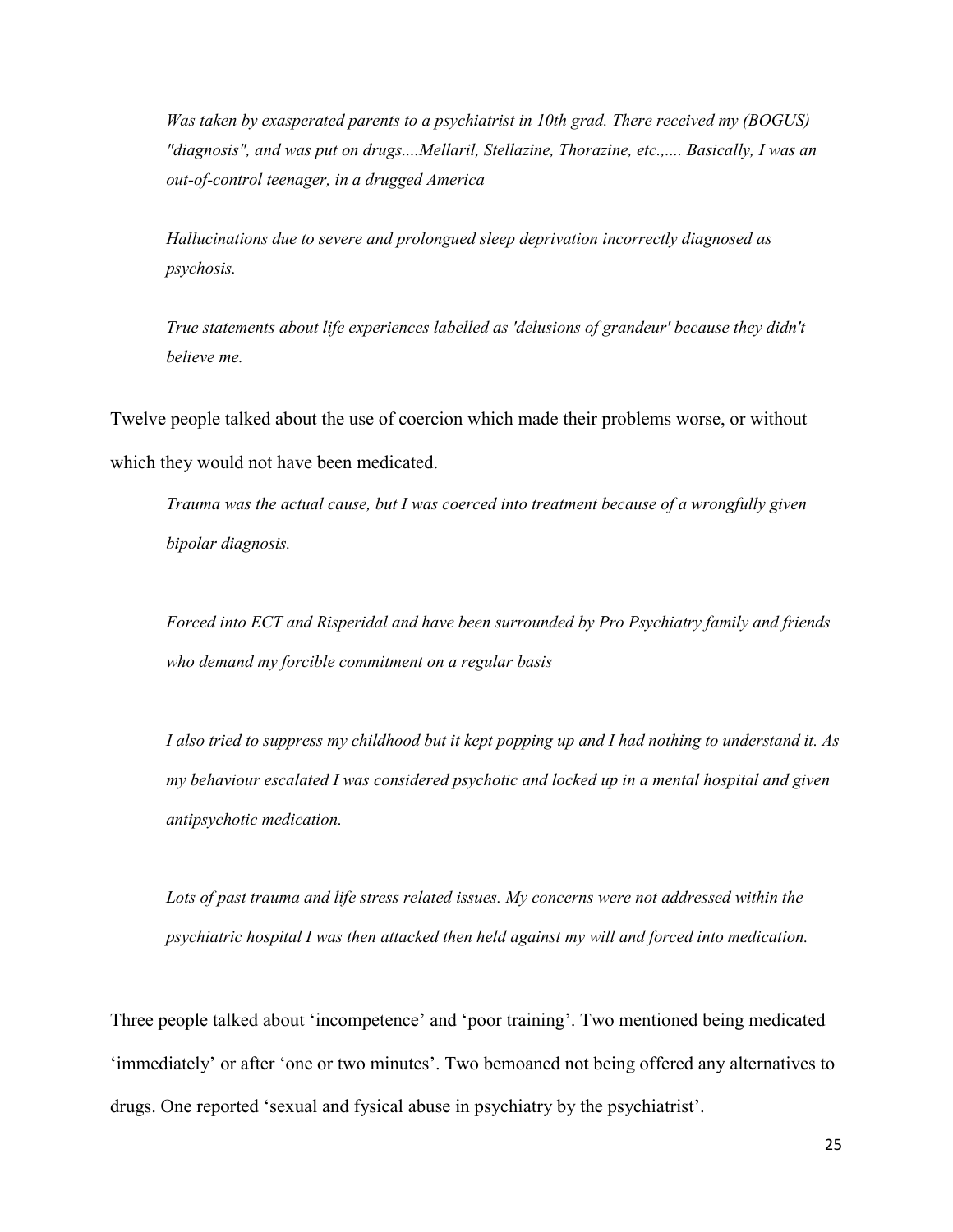Three of the sixty-seven complaints concerned professionals other than psychiatrists**:**

*I think the psychoanalytic therapy I had been receiving actually made my symptoms worse.* 

*They sent me to therapy, but I never felt listened to there*

*I was making no progress in therapy whatsoever, wasn't receiving any coping tools to deal with the intense, difficult emotions that I was experiencng.* 

#### *3.7 Drugs and Alcohol*

Seventy-one people cited drugs or alcohol (10.1% of 701). Men were three times more likely to report drugs and alcohol as a cause than women  $(19.7\% \text{ vs } 6.3\%)$   $(X^2 = 27.39, p < .001)$ . Drugs and alcohol were reported more often by those with a psychosis diagnosis (133.4% vs 6.1%) (*X* 2  $= 9.64$ ; p = .002) and those with psychotic symptoms (14.6 vs 5.8%) ( $X^2 = 14.80$ ; p < .001).

Nearly half (32/71)) used the generic terms 'drugs' and 'substances'. Specific substances cited by more than one person were: alcohol (16), marijuana (14), LSD (5), and ecstasy (3). Some explained the reasons and/or the effects:

*I started drinking heavy & then self medicated with street drugs between 37 - 47 yrs old.* 

*I took hallucinogenic drugs which blew open my mind...I interpreted it as a spiritual emergence but at the time no one took me seriously and so I was force drugged.* 

*I was sexualy abused when I was 13, and started taking drugs and got into prostitution by the time I was 15. I think this also contributed to things because I hadn't recieved proper support around those things at the time.* 

## *3.8 Medical Conditions*

Of the 48 reporting medical conditions as causes, six used general terms like 'chronic illness' or 'physical health issues. Thirty-two cited specific conditions, most commonly hormonal (10 -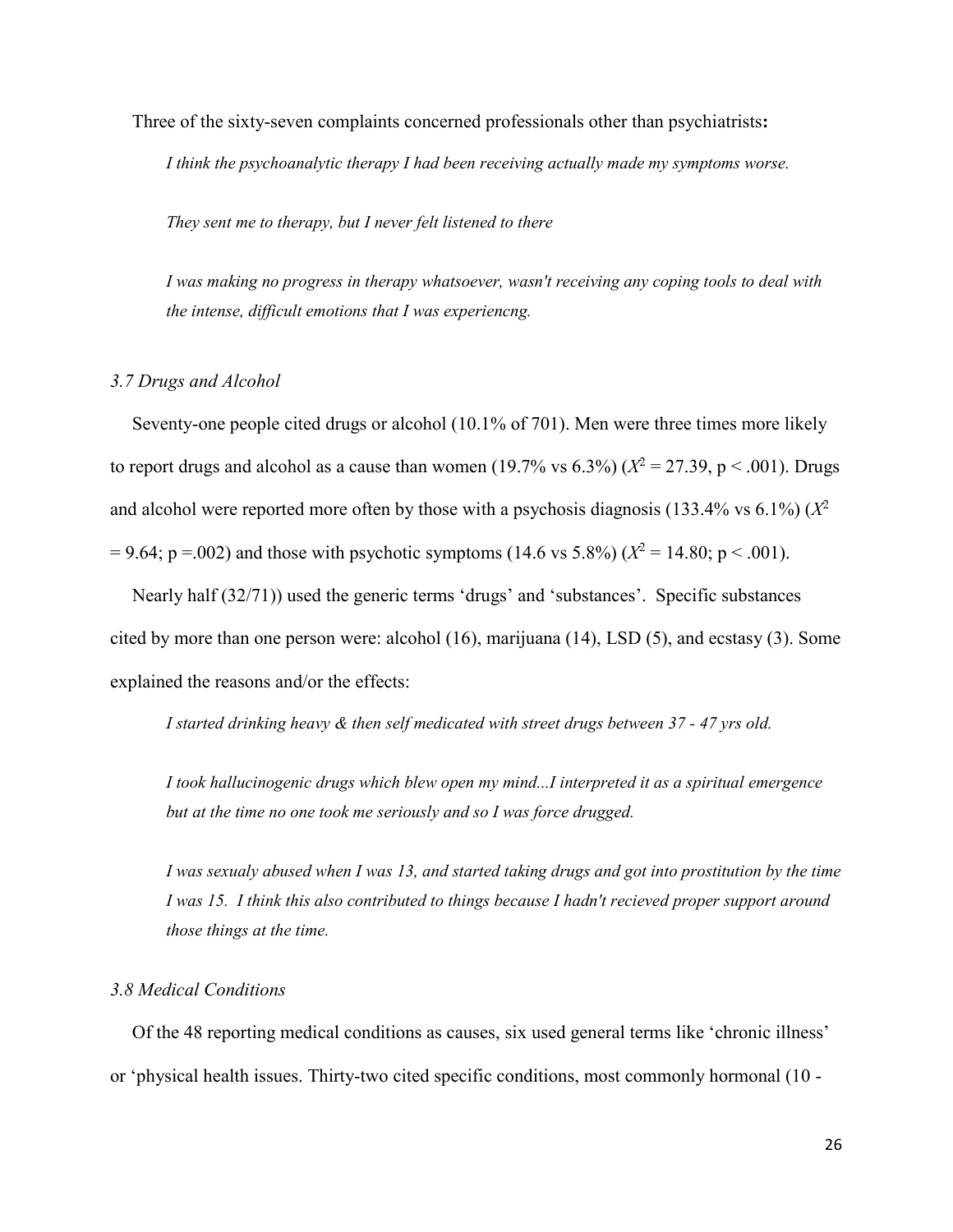all women, two in relation to childbirth and one relating to menopause), brain injury (5), intestinal problems (5), pain (4) and viral infections (4). Four cited surgery as a cause. Two reported injuries from car crashes. None of the other variables were significantly related.

# *3.9 Insomnia*

Forty-two people (6.0%) reported that difficulty sleeping helped cause their problems. None of the other variables investigated were significantly related. Fifteen of the 42 identified the cause of their insomnia, most commonly stress (8) and withdrawal from psychiatric drugs (3):

*I was suffering terribly from insomnia. Stress seems to really affect my sleep and I couldn't escape stress while in school.* 

*I think work stress led to anxiety/insomnia*

*I believe the antipsychotic was prescribed as a direct result of symptoms caused by the abrupt withdrawal from antidepressant and antianxiety medication. I was not told that was the reason for my insomnia, anxiety and agitation.*

Three described *how* the sleeplessness led to their problems, including:

*Getting less and less sleep, leading to increasing feelings of euphoria, feeling powerful, which led to grandiose thoughts, convictions.* 

*Hallucinations due to severe and prolongued sleep deprivation incorrectly diagnosed as psychosis.* 

# **4. Discussion**

Before discussing specific findings, it is important to note that this study confirms that, when asked, most people with psychosis (and others taking anti-psychotics), can articulate the causes of the psychosis and/or other problems (Geekie, 2013; Carter et al., 2017, 2018). Of the 832 people who had taken antipsychotics, 701 (84.3%) provided clear answers to the question, many of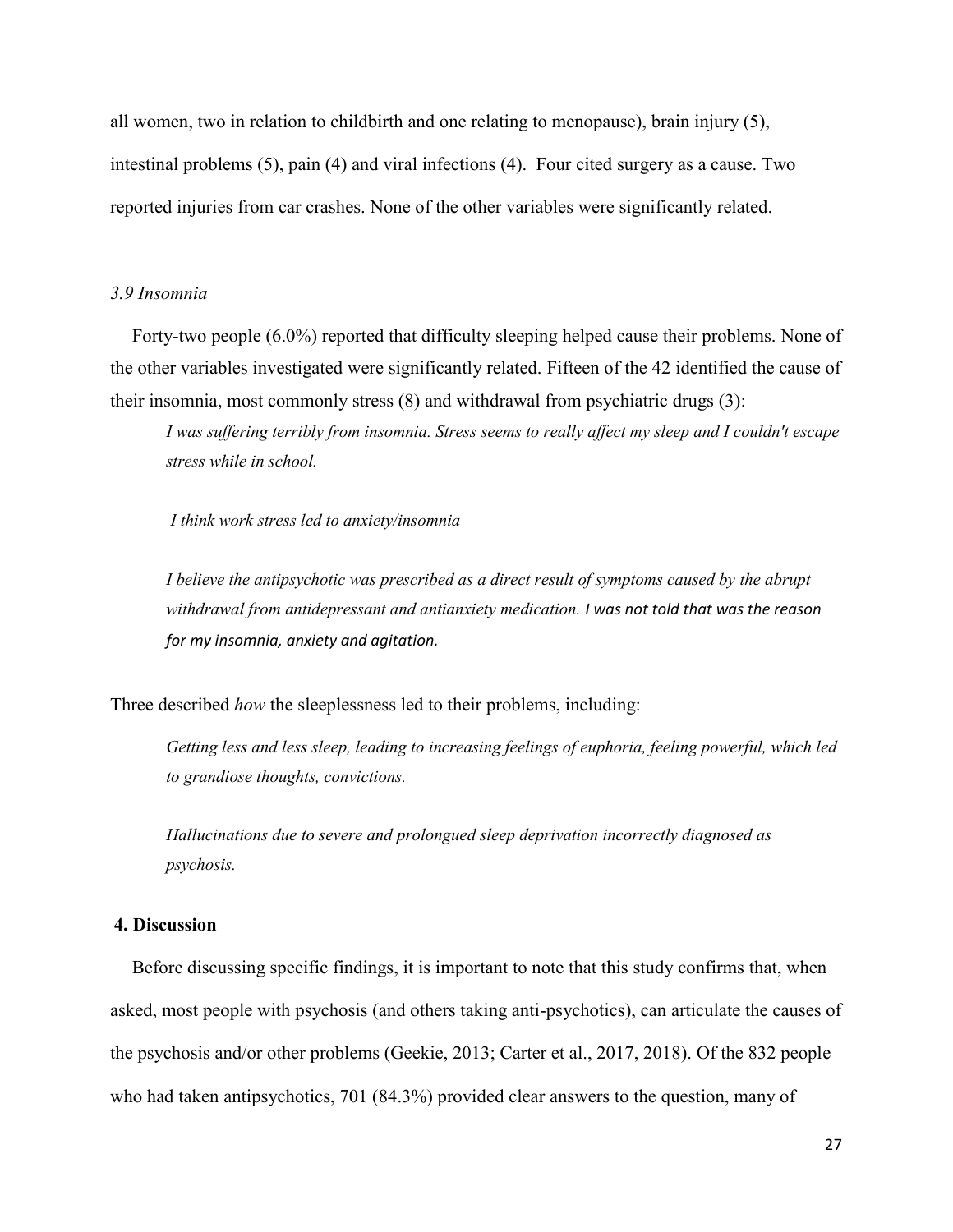which were multifaceted. Of the 571 whose responses included Bio-genetic or Social causes, nearly half (43.3%) cited more than one of the seven types of causes identified in the thematic analysis (see Table 2). And some of those describing neither Bio-genetic nor Social causes cited more than one type of cause. For example, of those citing Psychological causes 10.4% also cited Medical Condition, 11.6% Insomnia, and 13.2% Iatrogenic.

Secondly, the finding that so many participants had been prescribed antipsychotics without a psychosis diagnosis (56.4%), or any psychotic symptoms (51.4%), is consistent with the increasing levels of 'off-label' prescribing (Carlton et al., 2015; Kales et al., 2017).

#### *4.1 Social vs Bio-genetic*

More than four times as many people (4.3: 1) cited Social causes (530) than did Bio-genetic ones (123). If Psychological causes (129) are included, to create a broader, psycho-social, set of causes (Read and Dillon, 2013), the ratio becomes 5.4 to one. This study therefore confirms the previous, smaller, studies (discussed earlier) demonstrating that people who experience psychosis are more likely to explain their psychosis in terms of life events and circumstances rather than genetic, neurological and biochemical factors. Social causes were equally endorsed by those with and without psychotic symptoms, and even more so by those with a psychosis diagnosis (82%) compared to those without (73%). Similarly, those with a psychosis diagnosis were less likely to cite Bio-genetic causes, and produced a higher mean Bio-Social score.

Although the focus of this study is causal beliefs, not causes, it is noteworthy that the participants' focus on social causes, especially abuse and trauma, is consistent with recent research findings (Read, 2019; Scott et al., 2019; Varese et al. 2012), as is their identification of a range of intrapsychic, psychological processes (Bentall, 2009; 2013). Their preference for social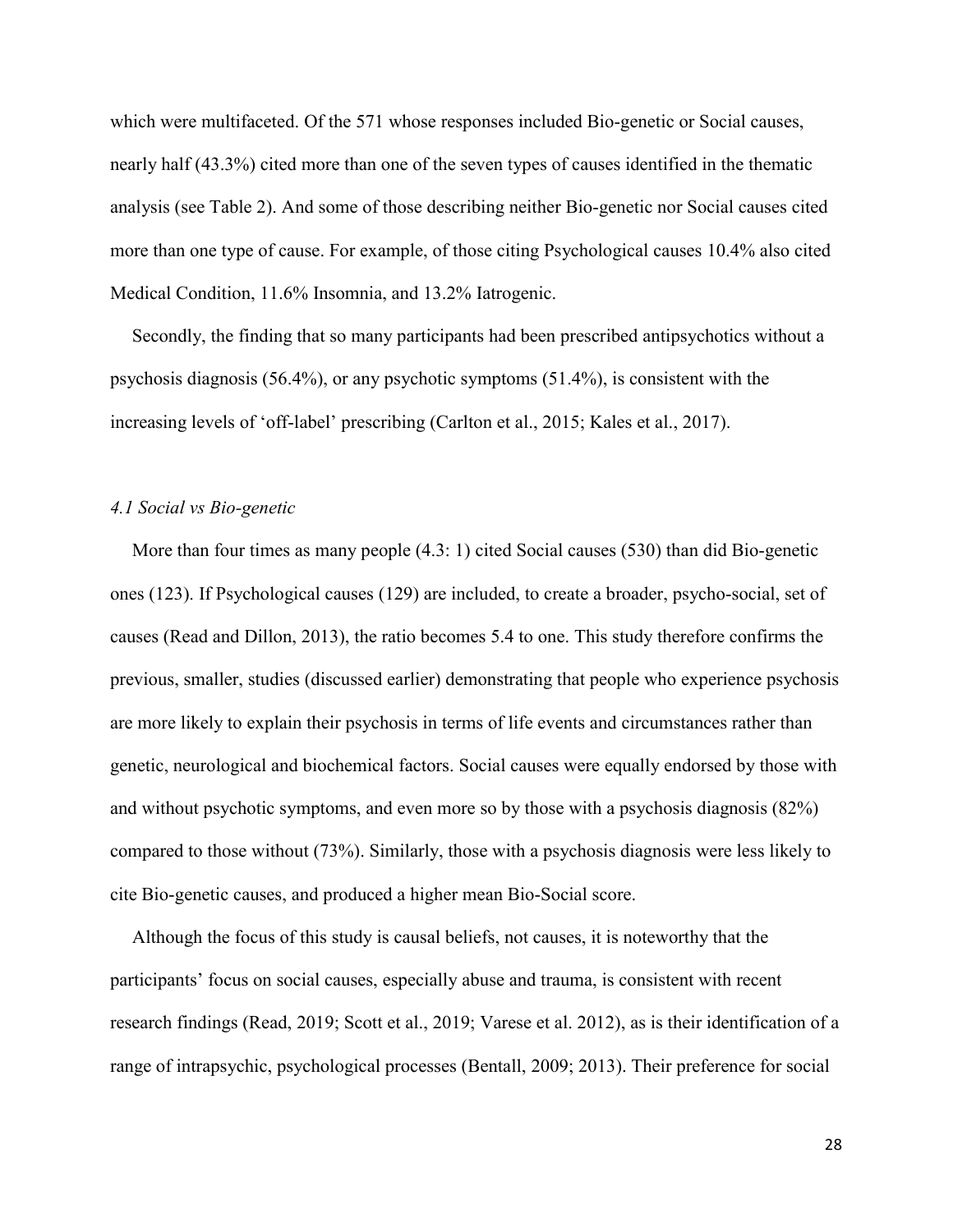over bio-genetic explanations is consistent with recent findings that the evidence for the latter has been exaggerated (Bentall, 2009; Joseph, 2013; Read and Dillon, 2013).

The findings that women, and older people are more likely to endorse social causes than biogenetic ones is consistent with most, but not all, previous studies of the public (Holzinger et al., 2012; Reavley and Jorm, 2014). (Most studies in this field fail to analyse by demographics.)

Unsurprisingly, those reporting bio-genetic causes were far more likely to have found the antipsychotics helpful, as were those scoring low on the Bio-Social scale (although endorsing a Social cause was, unrelated). A recent British study of 311 people with experience of psychosis, however, did not find any relationship between causal beliefs and self-reported responses to medication, or to CBT or family therapy (Carter et al., 2017). In the current study it is not possible to know whether the relationship was causal, or to determine the direction of causality. If we assume that causal beliefs are in place before experience with antipsychotics it seems more likely that the former influenced the latter. However, a reciprocal relationship between biogenetic causal beliefs and experiencing a medical intervention to be helpful is also possible.

# *4.2 Iatrogenic*

Although there are anecdotal accounts of aspects of psychiatric treatment that have that made things worse for people (e.g. Dillon, 2010; Lampshire, 2012; Longden, 2010; Daya, 2015), there has been little research focus on iatrogenic causes of psychosis.

The most common iatrogenic cause was antidepressant medication, particularly withdrawal. This is consistent with a recent review finding that about half (56%) of people withdrawing from antidepressants will experience withdrawal effects and that for about half (46%) of those, the effects are severe (Davies and Read, 2019). Some of these effects, such as agitation and sleeplessness, can lead indirectly to psychosis, and, less often, psychosis can be a direct effect.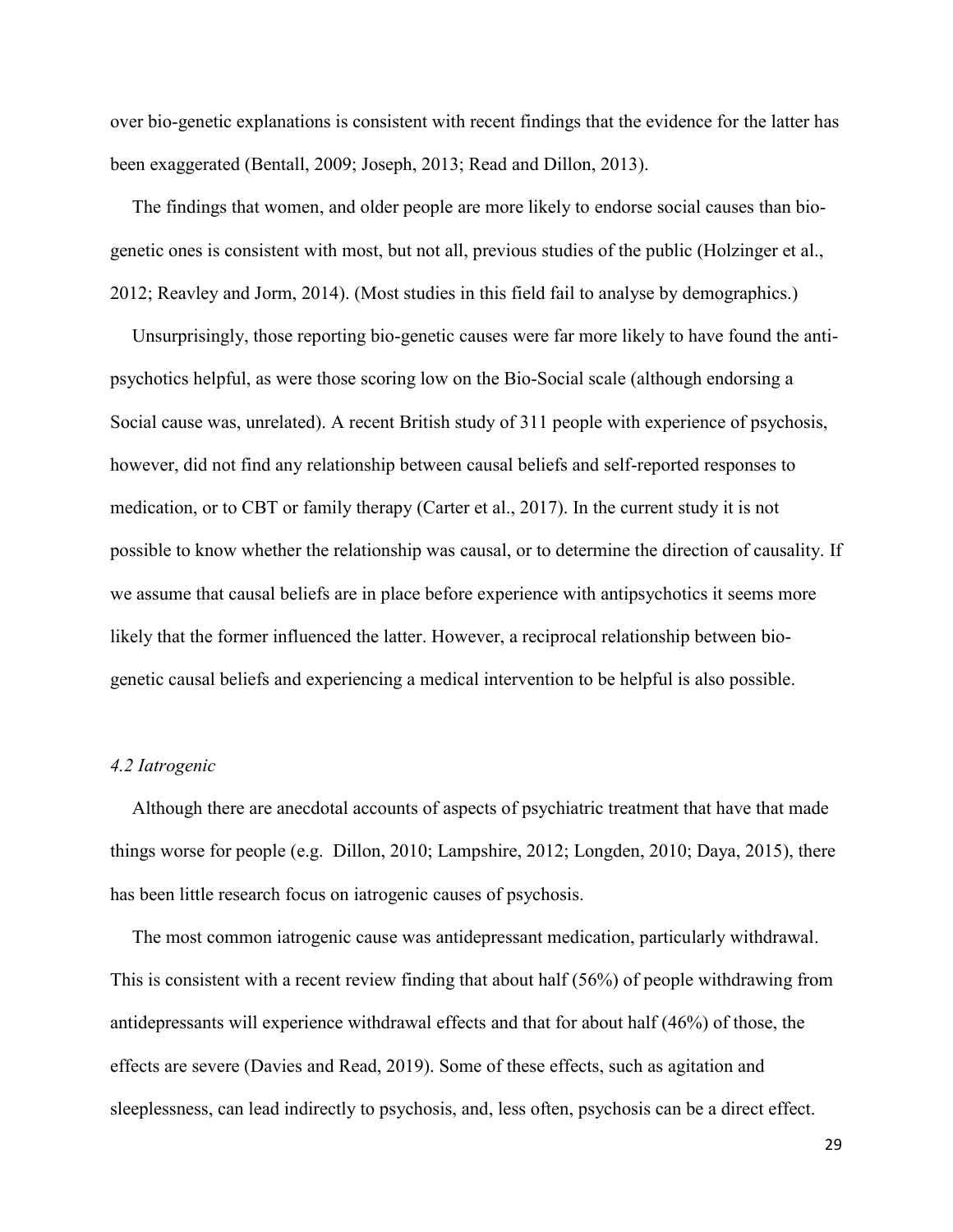In terms of other iatrogenic causes, beyond psychiatric drugs, coercion was mentioned by some people as cause or exacerbator of their psychosis, sometimes because forced treatment triggers previous traumas. The most common non-medication iatrogenic causes, however, were denial of abuse and other adversities, with or without a subsequent misdiagnosis. This is consistent with recent reviews finding that psychiatric services still seldom ask about abuse and neglect (Read et al., 2018a), or respond therapeutically to disclosures thereof (Read et al, 2018b).

# *4.3 Lack of 'Insight'?*

One response to these findings is to ignore them. Another is to discredit the beliefs as meaningless. The World Health Organization's study of nine international sites determined that 96% (780/811) of people diagnosed 'schizophrenic' exhibited 'lack of insight'. This was the most common of 27 symptoms (W.H.O., 1973, p.182). This notion that 'lack of insight' is a symptom of the illness has been frequently reiterated ever since; for example, in the British textbook 'Essential Psychiatry', which confirmed, 35 years later, that 'lack of insight' is 'the commonest symptom' of schizophrenia (Murray and Dean, 2008, p. 285). 'Lack of insight' has three components: recognition of one's symptoms as pathological, causal attribution of symptoms to having an 'illness', and acceptance of treatment (Amador and Kronengold, 2004; Buckley et al., 2007). So making causal attributions that involve your life experiences or circumstances is a clear sign of 'lack of insight', which, in turn, is a clear symptom of an 'illness' with a bio-genetic etiology, which your psychiatrist says you have got but which you are not so sure about. Some have gone so far as to assert that choosing not to believe in biological psychiatry's illness model and/or not accepting their treatments is not only a symptom of 'schizophrenia' but is a specific 'neurological deficit' called 'anosognosia' (Amador & Kronengold, 2004, p. 26). The Diagnostic and Statistical Manual concurs (A.P.A., 2013, p. 101). Believing that your psychosis is a

30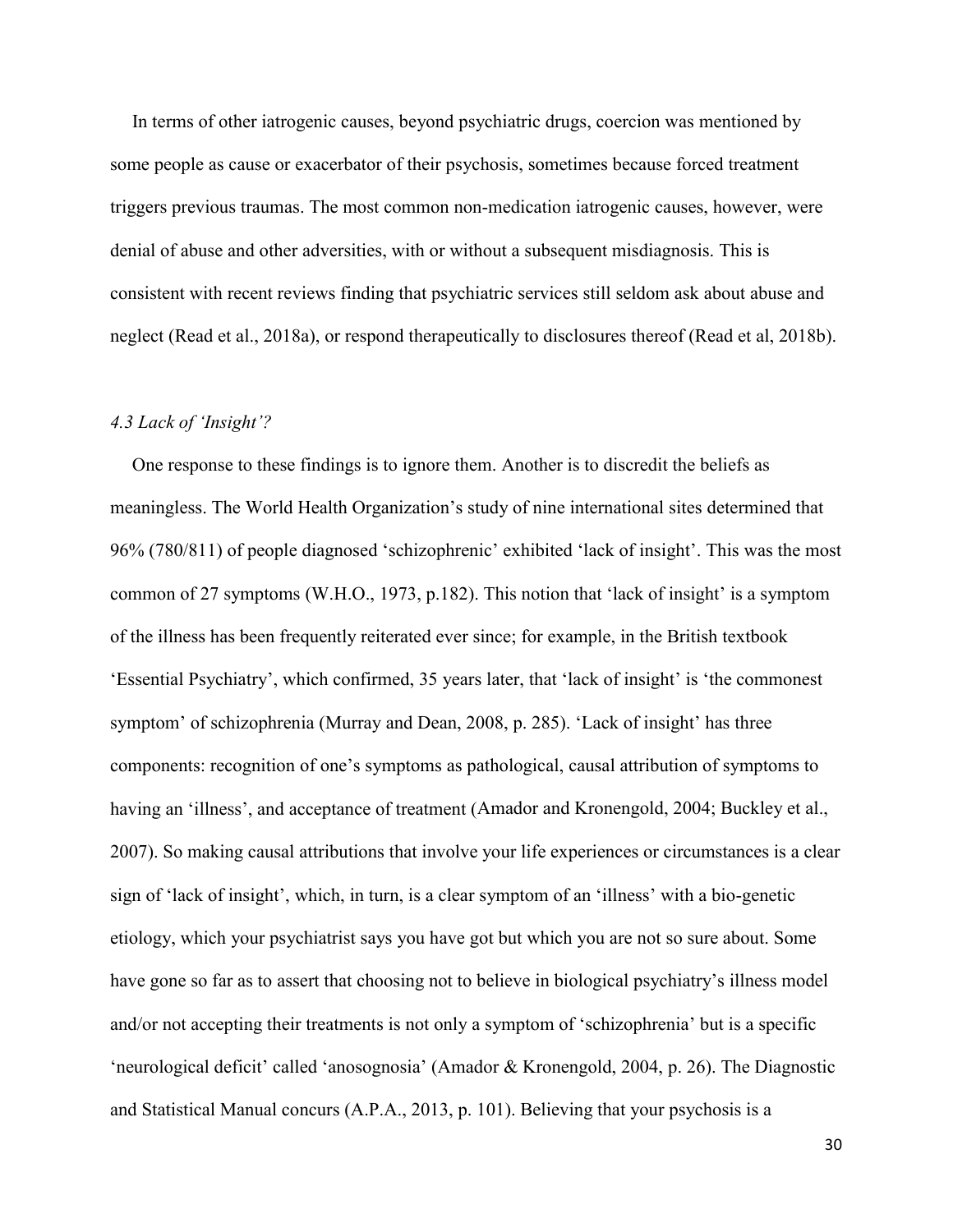meaningful reaction to life events has always been proof that you are 'schizophrenic', ever since the invention of the construct over 100 years ago:

An often discussed criterion of cure is that of the patients' insight into the nature of illness. People who speak of their delusions and their weird behaviour during the attack as being pathological phenomena are not without reason easily considered as cured; whereas the opposite is thought of as being a rather certain sign of continuing disease. …They realise, for example, the poor state of their nerves, the senselessness of their behaviour, but they insist that both are quite understandable reactions to stimuli and irritations of their environment. (Bleuler [1911] 1950, p. 257)

This is, ironically, reminiscent of the 'double bind' theory developed in the 1950s and 1960s as an explanation for how some people are driven crazy (Haley, 1959). The lay term is 'mindfucking' (McGinn, 2008).

## *4.4 Responding respectfully*

A more respectful approach would be to give at least as much credence to the person's explanations as to our own. A UK government report recommended that people be supported to reflect on their own causal explanations, as part of a partnership care model (Schizophrenia Commission, 2012) enhancing therapeutic relationships and outcomes (Caret et al., 2017; McCabe and Priebe, 2004).

Respectful recognition of both the full range of causal explanations, and of the preponderance of social causes in the lives of people experiencing psychosis should, in conjunction with the confirmatory research mentioned earlier, lead to a more balanced, genuinely integrated approach to assessment and treatment, but one that places appropriate emphasis on the sorts of causes identified by those who know best about what has gone on in their lives (Cooke, 2017; Johnstone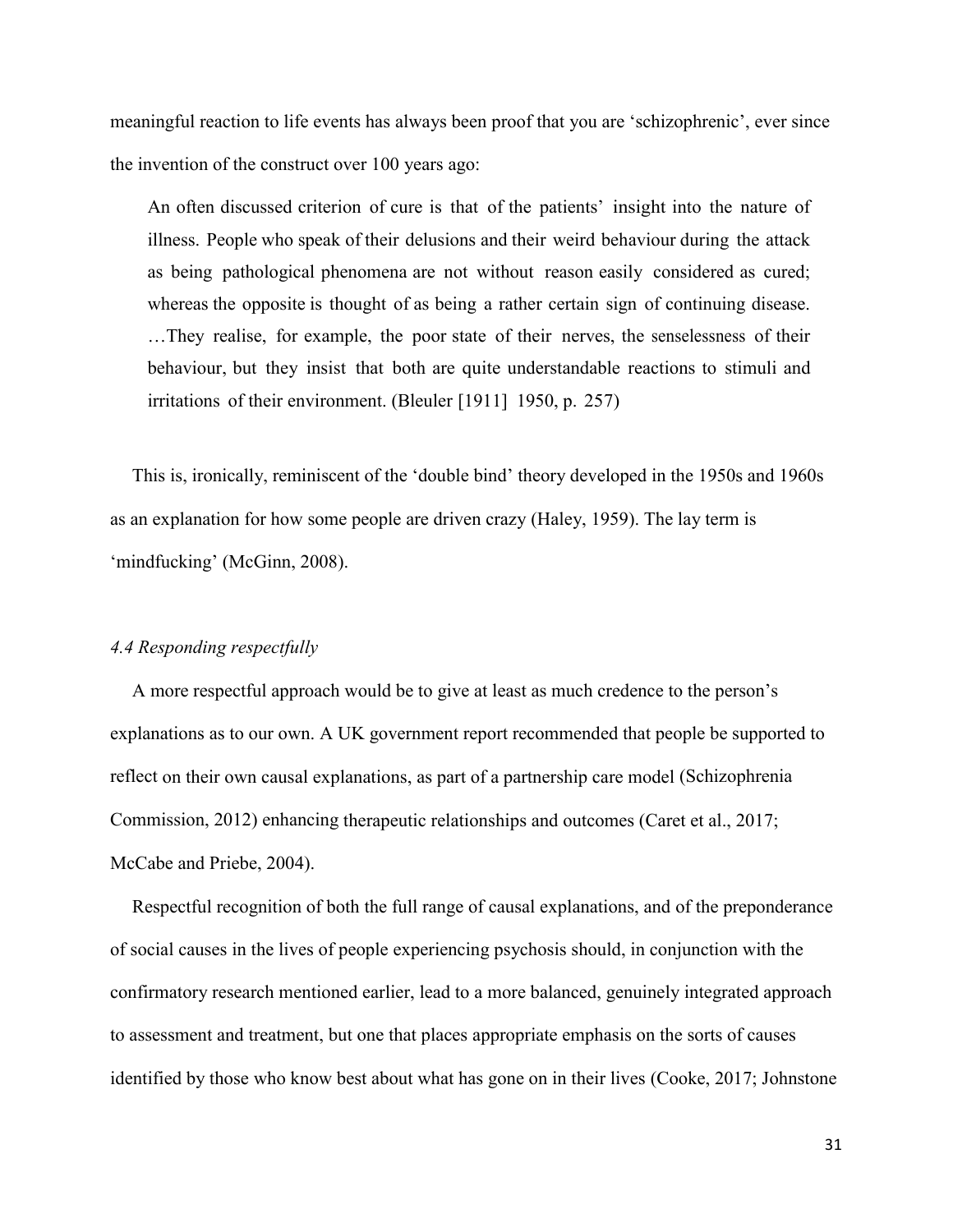& Boyle, 2018; Read and Dillon, 2013). This will require the development of 'trauma-informedcare' (Read et al., 2018a, 2018b; Sweeney et al., 2016).

#### *4.5 Limitations*

The sample was a convenience, rather than a randomised, sample. Generalisability is therefore limited, especially to members of ethnic minorities, who were underrepresented. It is, nevertheless, the largest study to date.

Online surveys might disproportionately attract people dissatisfied with the thing being surveyed. Bio-genetic causal beliefs were related to satisfaction with anti-psychotics; so it is possible that the preference for social over biogenetic causes was partially because the sample included a disproportionate number of people with bad experiences with antipsychotics. Nevertheless, 37% found the drugs helpful, a proportion similar to antipsychotic trials (Hutton et al, 2013; Leucht et al., 2009).

Thematic analysis inevitably involves subjectivity when creating the themes and sub-themes generated. A smaller, more in-depth, study of the same topic produced three, rather than seven, themes ('Social/Interpersonal', 'Psychological', and 'Biological') plus 10 major sub-themes and 12 minor sub-themes (Geekie, 2013). Subjectivity is also involved in the allocation of statements to themes and subthemes. The potential for errors, however, was mitigated by using the *find* function in MSWord.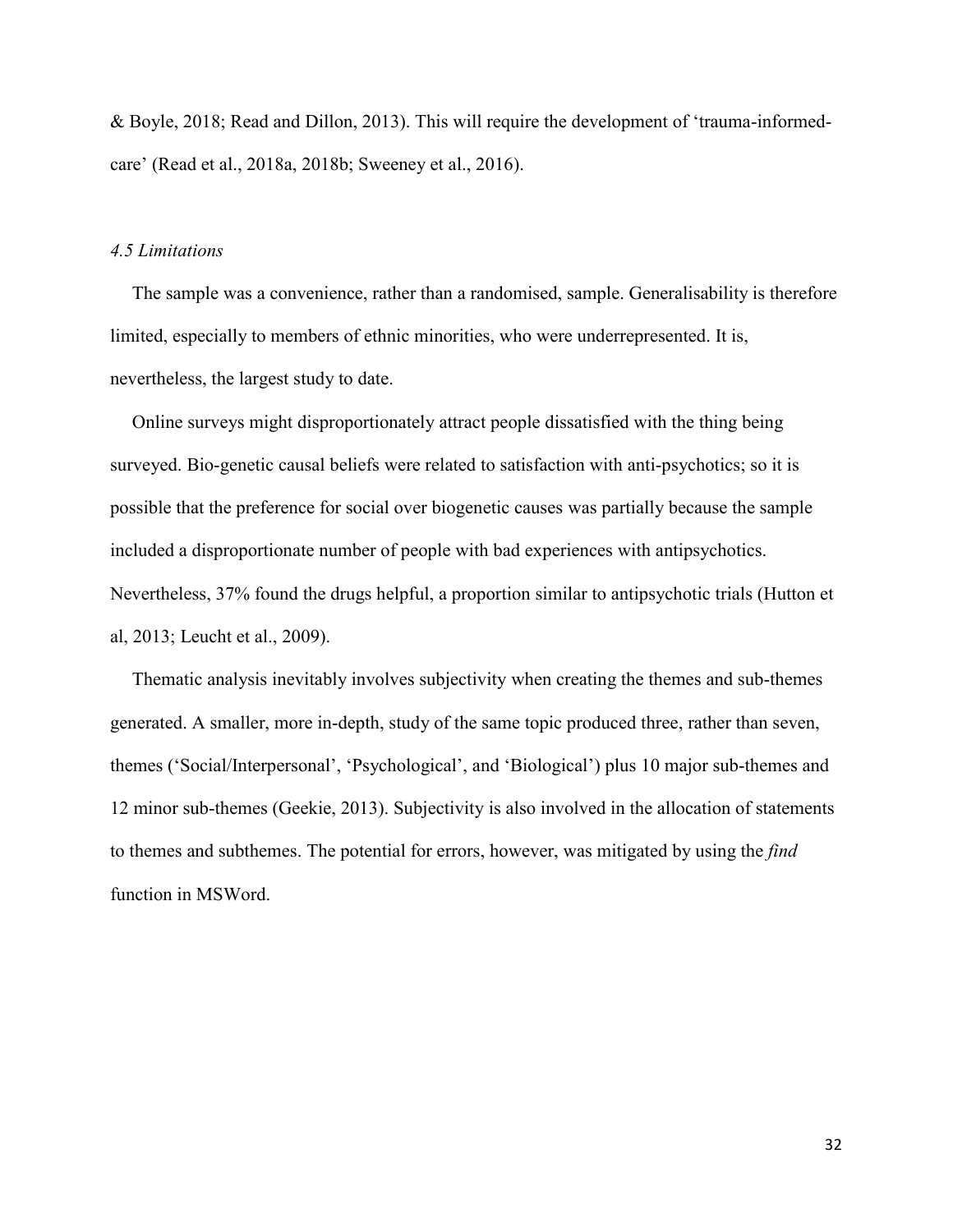## **References**

- Amador, X., Kronengold, H., 2004. Understanding and assessing insight. In Amador, X., David, A. (Eds.) Insight and Psychosis, 2<sup>nd</sup> edition, pp. 3-30. Oxford University Press.
- Angermeyer, M., [Holzinger,](https://www.sciencedirect.com/science/article/pii/S0924933808015770#!) A., [Matschinger,](https://www.sciencedirect.com/science/article/pii/S0924933808015770#!) H., 2009. Mental health literacy and attitude towards people with mental illness. Eur. Psychiatry 24, 225-232.
- Angermeyer, M., Holzinger, A., Carta, M., Schomerus, G., 2011. Biogenetic explanations and public acceptance of mental illness: systematic review of population studies. Br. J. Psychiatry 199, 367-372.
- [Angermeyer,](https://bmcpsychiatry.biomedcentral.com/articles/10.1186/1471-244X-13-313#auth-1) M., [Millier,](https://bmcpsychiatry.biomedcentral.com/articles/10.1186/1471-244X-13-313#auth-2) A., [Rémuzat,](https://bmcpsychiatry.biomedcentral.com/articles/10.1186/1471-244X-13-313#auth-3) C., [Refaï,](https://bmcpsychiatry.biomedcentral.com/articles/10.1186/1471-244X-13-313#auth-4) T., [Toumi,](https://bmcpsychiatry.biomedcentral.com/articles/10.1186/1471-244X-13-313#auth-5) M., 2013. Attitudes and beliefs of the French public about schizophrenia and major depression: results from a vignette-based population survey [BMC Psychiatry](https://bmcpsychiatry.biomedcentral.com/) 13, 313.
- Bentall, R., 2009. Doctoring the mind: Why psychiatric treatments fail. New York: NYU Press.
- Bentall, R.,2013. Understanding psychotic symptoms: Cognitive and integrative models. In Read, J., Dillon, J. (Eds). Models of madness: Psychological, social and biological approaches to psychosis, pp. 178-190. Routledge: London.
- [Braun, V., ,](https://www.tandfonline.com/author/Braun%2C+Virginia) 2006. Using thematic analysis in psychology. Qual. Res. [Psychol.](https://www.tandfonline.com/toc/uqrp20/current) 3, 77-101.
- Buckley, P., Wirshing, D., Bhushan, P., Pierre, J., Resnick, S., Wirshing, W., 2007. Lack of insight in schizophrenia: Impact on treatment adherence. CNS [Drugs,](https://link.springer.com/journal/40263) 21 129-141.
- [Carlton,](https://www.ncbi.nlm.nih.gov/pubmed/?term=Carton%20L%5BAuthor%5D&cauthor=true&cauthor_uid=26088115) L., [Cottencin,](https://www.ncbi.nlm.nih.gov/pubmed/?term=Cottencin%20O%5BAuthor%5D&cauthor=true&cauthor_uid=26088115) O., [Lapeyre-Mestre,](https://www.ncbi.nlm.nih.gov/pubmed/?term=Lapeyre-Mestre%20M%5BAuthor%5D&cauthor=true&cauthor_uid=26088115) M., [Geoffroy,](https://www.ncbi.nlm.nih.gov/pubmed/?term=Geoffroy%20PA%5BAuthor%5D&cauthor=true&cauthor_uid=26088115) P., [Favre,](https://www.ncbi.nlm.nih.gov/pubmed/?term=Favre%20J%5BAuthor%5D&cauthor=true&cauthor_uid=26088115) J., [Simon,](https://www.ncbi.nlm.nih.gov/pubmed/?term=Simon%20N%5BAuthor%5D&cauthor=true&cauthor_uid=26088115) N., [Bordet,](https://www.ncbi.nlm.nih.gov/pubmed/?term=Bordet%20R%5BAuthor%5D&cauthor=true&cauthor_uid=26088115) R., [Rolland,](https://www.ncbi.nlm.nih.gov/pubmed/?term=Rolland%20B%5BAuthor%5D&cauthor=true&cauthor_uid=26088115) B.**,** 2015. Off-Label prescribing of antipsychotics in adults, children and elderly individuals: A systematic review of recent prescription trends. Curr. [Pharmaceut.](https://www.ncbi.nlm.nih.gov/pubmed/26088115) Design 21, 3280-3297.
- Carter, L., Read, J., Pyle, M., Morrison, A., 2017. The impact of causal explanations on outcome in people experiencing psychosis: A systematic review. Clin. Psychol. Psychother. 24, 332- 347.
- Carter, L., Morrison, A., Pyle, M., Read, J., 2018a. Causal beliefs in people experiencing psychosis: relationship to the treatment accessed and the perceived helpfulness of treatment. Psycho. Psychother. Theory Res. Pract. 91, 332-344.
- Carter, L., Read, J., Pyle, M., Morrison, A., 2018b. 'I believe I know better even than the psychiatrists what caused it': Exploring the development of causal beliefs in people experiencing psychosis. Comm. Ment. Health J. 54, 805-813.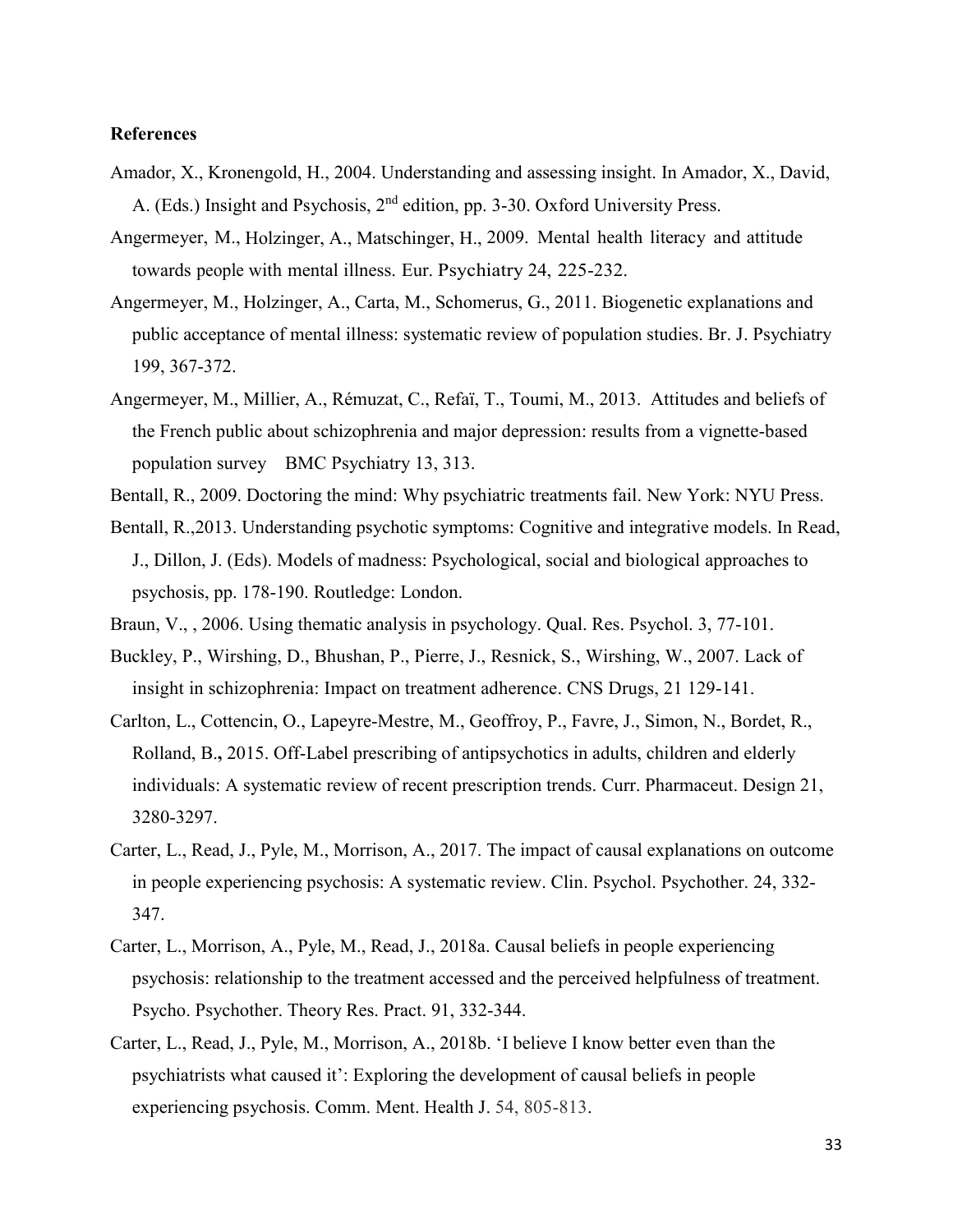- Cooke, A. (ed.), 2017. Understanding psychosis and schizophrenia. British Psychological Society: Leicester.
- Daya, I., 2015. I am the person of whom you speak. [Psychosis](https://www.tandfonline.com/toc/rpsy20/current) Psychol. Soc. Integrative Approaches 7, 359-365.
- Dillon, J., 2010. A tale of an ordinary little girl. [Psychosis](https://www.tandfonline.com/toc/rpsy20/current) Psychol. Soc. Integrative Approaches 2 79-83.
- Geekie, J., 2013. Listening to the voices we hear: clients' understandings of psychotic experiences. In Read, J., Dillon, J. (Eds). Models of Madness: Psychological, Social and Biological Approaches to Psychosis, pp. 178-190. Routledge: London.
- Haley, J., 1959. The family of the schizophrenia. J. Nerv. Ment. Dis. 129, 357-374.
- Haslam, M., Kvaale, E., 2015 Biogenetic explanations of mental disorder: The mixed blessings model . Curr. Dir. Psychol. Sci. 24, 399-404.
- [Holzinger,](https://www.ncbi.nlm.nih.gov/pubmed/?term=Holzinger%20A%5BAuthor%5D&cauthor=true&cauthor_uid=22670415) A., [Floris, F.](https://www.ncbi.nlm.nih.gov/pubmed/?term=Floris%20F%5BAuthor%5D&cauthor=true&cauthor_uid=22670415), [Schomerus, G.](https://www.ncbi.nlm.nih.gov/pubmed/?term=Schomerus%20G%5BAuthor%5D&cauthor=true&cauthor_uid=22670415), [Carta, M.,](https://www.ncbi.nlm.nih.gov/pubmed/?term=Carta%20MG%5BAuthor%5D&cauthor=true&cauthor_uid=22670415) [Angermeyer M.](https://www.ncbi.nlm.nih.gov/pubmed/?term=Angermeyer%20MC%5BAuthor%5D&cauthor=true&cauthor_uid=22670415), 2012. Gender differences in public beliefs and attitudes about mental disorder in western countries: a systematic review of population studies. [Epidemiol.](https://www.ncbi.nlm.nih.gov/pubmed/22670415) Psychiatr. Sci. 21, 73-85.
- Holzinger, A., Loffler, W., Muller, P., Priebe, S., Angermeyer, M., 2002. Subjective illness theory and antipsychotic medication compliance by patients with schizophrenia. J Nerv Ment Dis, 190, 597-603.
- Hugo, C., Boshoff, D., Traut, A., Zungu-Dirwayi, N., Stein, D., 2003. Community attitudes toward knowledge of mental illness in South Africa. Soc. Psychiatry Psychiatr. Epidemiol. 38, 715-719.
- Hutton, P., Weinmann, S., Read, J., Bola, J., 2013. Antipsychotic drugs. In Read, J., Dillon, J. (Eds). Models of Madness: Psychological, Social and Biological Approaches to Psychosis, pp. 125-140. Routledge: London.
- Jones, N., Kahn, M., MacDonald, J., 1963. Psychiatric patients' views of mental illness, hospitalization and treatment. J. Nerv. Ment. Dis. 136, 82-87.
- Joseph, J., 2013. 'Schizophrenia' and heredity: Why the emperor (still) has no clothes. In Read, J., Dillon, J. (Eds). Models of Madness: Psychological, Social and Biological Approaches to Psychosis, pp. 72-89. Routledge: London.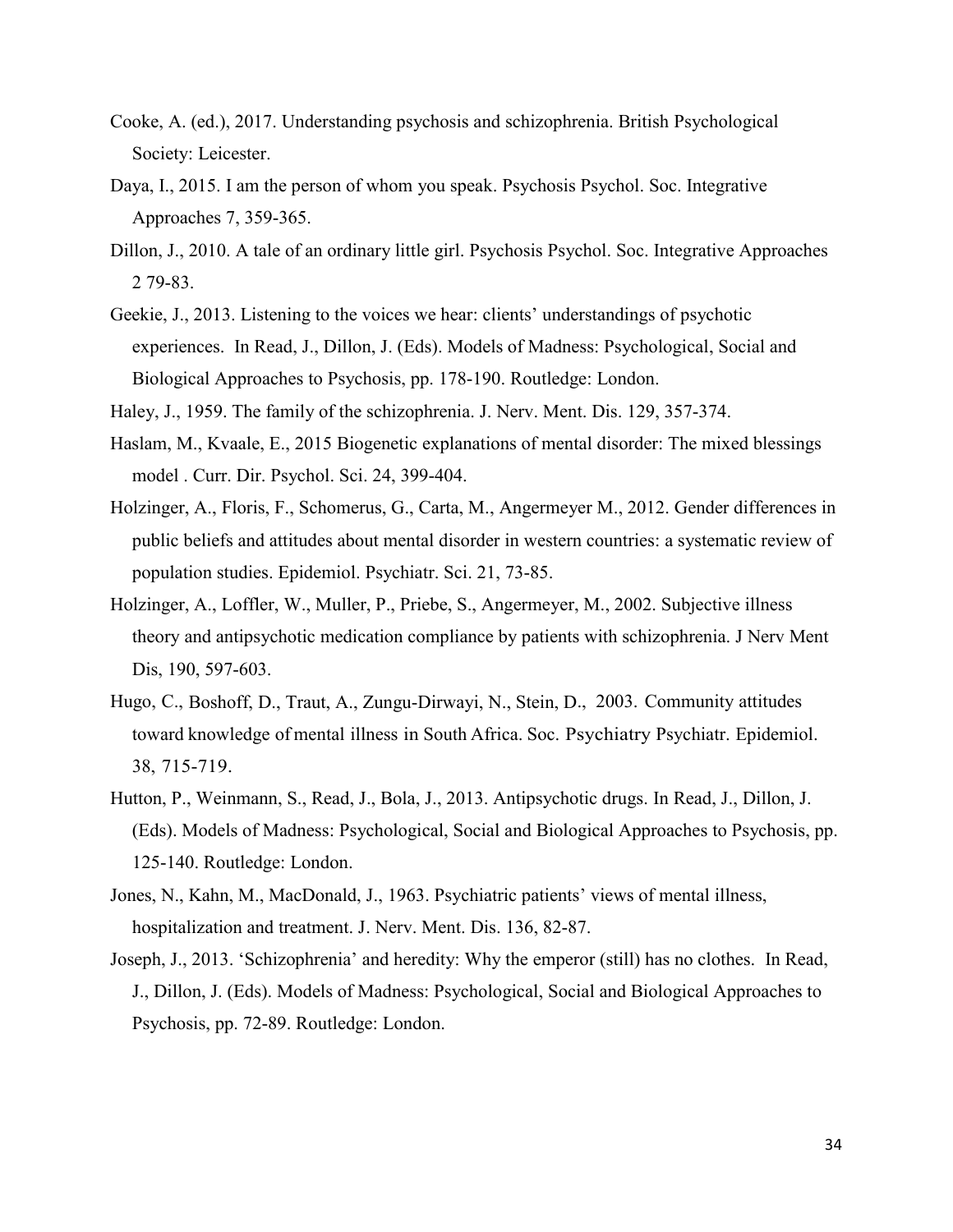- Johnstone, L., Boyle, M., Cromby, J., Dillon, J., Harper, D., Kinderman, P., Longden, E., Pilgrim, D., Read, J., 2018. The Power Threat Meaning Framework. British Psychological Society: Leicester.
- [Kales,](https://www.mdedge.com/authors/helen-c-kales-md) H., [Mulsant, B.,](https://www.mdedge.com/authors/benoit-h-mulsant-md-ms) [Sajatovic, M.,](https://www.mdedge.com/authors/martha-sajatovic-md) 2017. Prescribing antipsychotics in geriatric patients: Focus on dementia. Curr. Psychiatry 16, 24-30.
- Lampshire, D., 2018. Evolution or revolution. [Psychosis](https://www.tandfonline.com/toc/rpsy20/current) Psychol. Soc. Integrative Approaches 10, 64-69.
- Longden, E., 2010. Making sense of voices: A personal story of recovery. [Psychosis](https://www.tandfonline.com/toc/rpsy20/current) Psychol. Soc. Integrative Approaches 2, 255-259.
- McCabe, R., Priebe, S., 2004. Assessing the stability of schizophrenia patients' explanatory models of illness over time. J. Ment. Health 13, 163-169.
- Leucht, S., [Arbter,](https://www.ncbi.nlm.nih.gov/pubmed/?term=Arbter%20D%5BAuthor%5D&cauthor=true&cauthor_uid=18180760) D., [Engel,](https://www.ncbi.nlm.nih.gov/pubmed/?term=Engel%20RR%5BAuthor%5D&cauthor=true&cauthor_uid=18180760) R., [Kissling,](https://www.ncbi.nlm.nih.gov/pubmed/?term=Kissling%20W%5BAuthor%5D&cauthor=true&cauthor_uid=18180760) W., [Davis J.](https://www.ncbi.nlm.nih.gov/pubmed/?term=Davis%20JM%5BAuthor%5D&cauthor=true&cauthor_uid=18180760), 2009. How effective are secondgeneration antipsychotic drugs? A meta-analysis of placebo-controlled trials. Molec. Psychiatry 14, 429-447.
- [Lien, Y.,](https://www.sciencedirect.com/science/article/abs/pii/S0165178118318808?via%3Dihub#!) [Kao, Y.](https://www.ncbi.nlm.nih.gov/pubmed/?term=Kao%20YC%5BAuthor%5D&cauthor=true&cauthor_uid=30684789), 2019. Public beliefs and attitudes toward schizophrenia and depression in Taiwan: A nationwide survey. [Psychiatry Res.](https://www.sciencedirect.com/science/journal/01651781) [273,](https://www.sciencedirect.com/science/journal/01651781/273/supp/C) 435-442.
- Magliano, L., [Fiorillo,](https://www.ncbi.nlm.nih.gov/pubmed/?term=Fiorillo%20A%5BAuthor%5D&cauthor=true&cauthor_uid=19378699) A., [Del Vecchio,](https://www.ncbi.nlm.nih.gov/pubmed/?term=Del%20Vecchio%20H%5BAuthor%5D&cauthor=true&cauthor_uid=19378699) H., [Malangone,](https://www.ncbi.nlm.nih.gov/pubmed/?term=Malangone%20C%5BAuthor%5D&cauthor=true&cauthor_uid=19378699) C., [De Rosa,](https://www.ncbi.nlm.nih.gov/pubmed/?term=De%20Rosa%20C%5BAuthor%5D&cauthor=true&cauthor_uid=19378699) C., [Bachelet,](https://www.ncbi.nlm.nih.gov/pubmed/?term=Bachelet%20C%5BAuthor%5D&cauthor=true&cauthor_uid=19378699) C., [Truglia,](https://www.ncbi.nlm.nih.gov/pubmed/?term=Truglia%20E%5BAuthor%5D&cauthor=true&cauthor_uid=19378699) [E.](https://www.ncbi.nlm.nih.gov/pubmed/?term=Truglia%20E%5BAuthor%5D&cauthor=true&cauthor_uid=19378699), [D'Ambrogio,](https://www.ncbi.nlm.nih.gov/pubmed/?term=D) R., [Pizzale,](https://www.ncbi.nlm.nih.gov/pubmed/?term=Pizzale%20F%5BAuthor%5D&cauthor=true&cauthor_uid=19378699) F., [Veltro,](https://www.ncbi.nlm.nih.gov/pubmed/?term=Veltro%20F%5BAuthor%5D&cauthor=true&cauthor_uid=19378699) F., [Zanus,](https://www.ncbi.nlm.nih.gov/pubmed/?term=Zanus%20P%5BAuthor%5D&cauthor=true&cauthor_uid=19378699) P., [Pioli,](https://www.ncbi.nlm.nih.gov/pubmed/?term=Pioli%20R%5BAuthor%5D&cauthor=true&cauthor_uid=19378699) R., [Maj,](https://www.ncbi.nlm.nih.gov/pubmed/?term=Maj%20M%5BAuthor%5D&cauthor=true&cauthor_uid=19378699) M., 2009. What people with schizophrenia think about the causes of their disorder. Epidemiologia e Psichiatria Sociale 18, 48–53.
- McCabe, R., Priebe, S., 2004. Explanatory models of illness in schizophrenia: comparison of four ethnic groups. Br. J. Psychiatry 185, 25-30.
- McGinn, C., 2008. Mindfucking: A Critique of Mental Manipulation. London: Routledge.
- Murray, R., Dean, K., 2008. Schizophrenia and related disorders. In Murray, R., Kendler, K., McGuffin, P., Wessely, S., Castle D. (Eds.) Essential Psychiatry, 4<sup>th</sup> edn. pp. 284-319. Cambridge University Press.
- Read, J., 2019. Making sense of, and responding sensibly to, psychosis. J. Humanistic Psychol. 59, 672-680.
- Read, J., Harper, D., Tucker, I., Kennedy, A., 2018a. How do mental health services respond when child abuse or neglect become known? A literature review. Int. J. Ment. Health Nurs. 27, 1606-1617.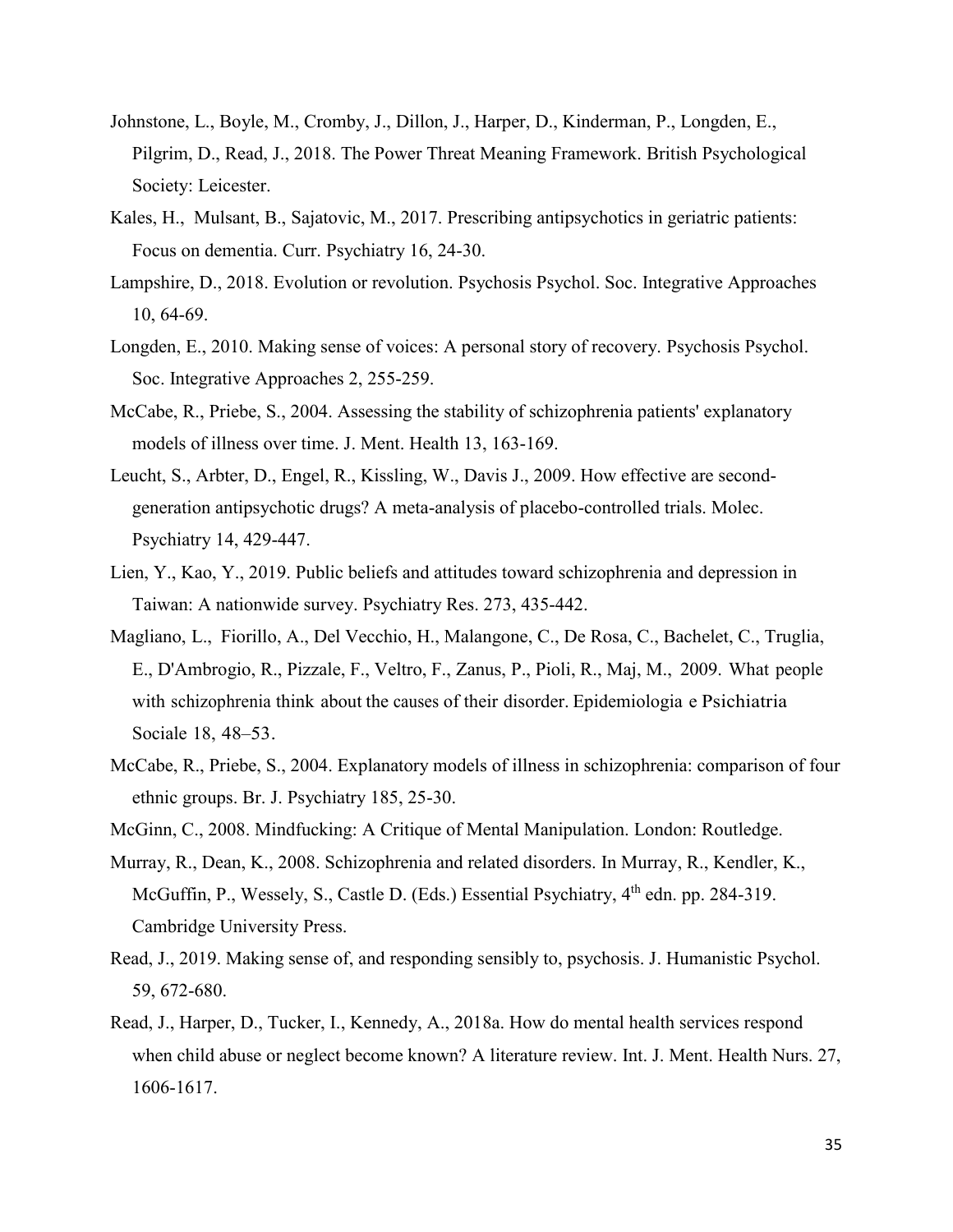- Read, J., Harper, D., Tucker, I., Kennedy, A. , 2018b. Do mental health services identify child abuse and neglect? A systematic review. Int. J. Ment. Health Nurs. 27, 7-19.
- Read, J., Dillon, J. (Eds)., 2013. Models of Madness: Psychological, Social and Biological Approaches to Psychosis. Routledge: London.
- Read, J., 2013. A history of madness. In Read, J., Dillon, J. (Eds). Models of madness: Psychological, social and biological approaches to psychosis, pp. 9-19. Routledge: London.
- Read, J., Haslam, N., Magliano, L., 2013b. Prejudice, stigma and 'schizophrenia': The role of bio-genetic ideology. In Read, J., Dillon, J. (eds). Models of Madness: Psychological, Social and Biological Approaches to Psychosis. London: Routledge, pp. 157-177. London: Routledge.
- Read, J., Magliano, L., Beavan, V., 2013a. Public beliefs about the causes of 'schizophrenia': Bad things happen and can drive you crazy. In Read, J., Dillon, J. (Eds). Models of Madness: Psychological, Social and Biological Approaches to Psychosis, pp. 143-156. Routledge: London.
- Read, J., Haslam, N., Sayce, L., Davies, E., 2006. Prejudice and schizophrenia: A review of the 'Mental illness is an Illness like any other' approach. Acta Psychiatr. Scand. 114, 303-318.
- Read, J., Williams, J., 2019. Positive and negative effects of antipsychotic medication: an international online survey of 832 recipients. Curr. Drug Safety, 14. doi: 10.2174/1574886314666190301152734
- Read, J., Cartwright, C., Gibson, K., 2014. Adverse emotional and interpersonal effects reported by 1,829 New Zealanders while taking antidepressants. Psychiatry Res. 216, 67-73.
- Read, J., Cartwright, C., Gibson, K., 2018. How many of 1,829 antidepressant users report withdrawal symptoms or addiction? Int. J. Ment. Health. Nurs. 27,1805-1815.
- [Reavley,](https://www.sciencedirect.com/science/article/pii/S0165178114005952#!) N., Jorm, A., 2014. The Australian public׳s beliefs about the causes of schizophrenia: Associated factors and change over 16 years. [Psychiatry Res.](https://www.sciencedirect.com/science/journal/01651781) [220, 6](https://www.sciencedirect.com/science/journal/01651781/220/1)09-614.
- Roberts, L. (Ed.), 2019. Textbook of Psychiatry, 7<sup>th</sup> edn. Washington, DC: American Psychiatric Association.
- [Scott,](https://scholar.google.com/citations?user=ptlpdRgAAAAJ&hl=en&oi=sra) J., Ross, C., Dorahy, M., [Read,](https://scholar.google.com/citations?user=jol6FaUAAAAJ&hl=en&oi=sra) J., [Schäfer,](https://onlinelibrary.wiley.com/action/doSearch?ContribAuthorStored=Sch%C3%A4fer%2C+Ingo) I., 2019. Childhood trauma in psychotic and dissociative disorders. In [Moskowitz,](https://onlinelibrary.wiley.com/action/doSearch?ContribAuthorStored=Moskowitz%2C+Andrew) A., [Dorahy,](https://onlinelibrary.wiley.com/action/doSearch?ContribAuthorStored=Dorahy%2C+Martin+J) M., [Schäfer, I.](https://onlinelibrary.wiley.com/action/doSearch?ContribAuthorStored=Sch%C3%A4fer%2C+Ingo) (Eds.) Psychosis, Trauma and Dissociation, 2nd edition. Wiley: London.
- Schizophrenia Commission., 2012. The Abondoned Illness. Schizophrenia Commission: London.